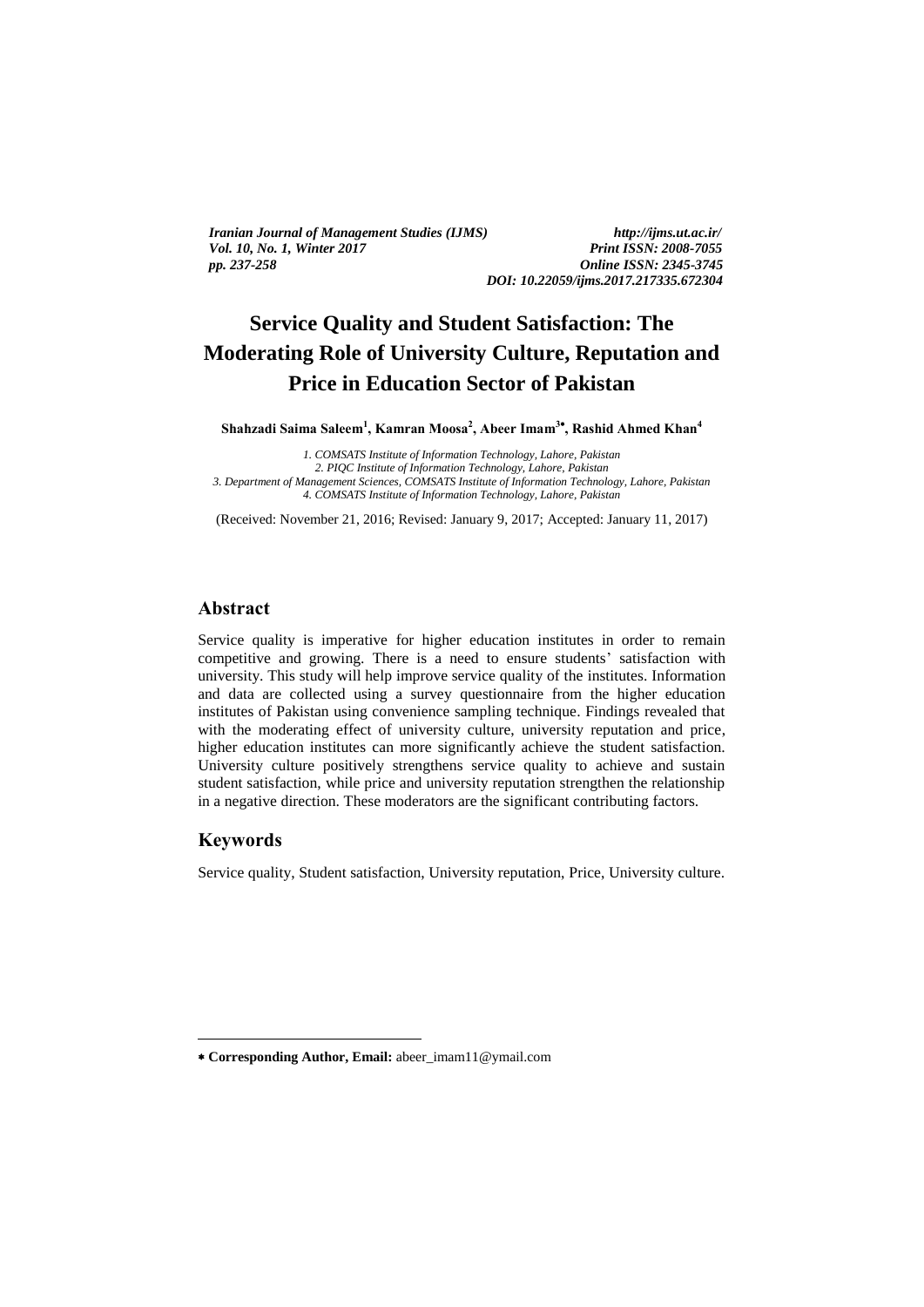#### **Introduction**

Addressing quality in Higher Educational Institutions (HEIs) is a complex phenomenon. There are two important points to focus, academic quality and service quality. Academic quality emphasizes on the learning outcome, that is, the acquiring of knowledge and abilities in subject domains. While, service quality generally emphasizes the institutional services. The service aspects include both tangible and non-tangible features. The weaker comprehension of the service provision notion in HEIs has made them to concentrate more on measureable features like equipment, physical environment and assets. As a result, HEC generally funds universities more on these perceptions and hence evaluates them on the same too. There is a strong need of Pakistani HEIs to concentrate on the promotion of minds they employ and spend more on the human resources, in addition to their infrastructure.

The number of educational institutes in Pakistan has been increased during 2000-2015. In 2000, 45 universities and degree awarding institutions were operative which increased to 173, according to the figure of Higher Education Commission (HEC) of Pakistan in 2015. This increase in number of universities raised the need for the service quality in order to attract and retain students. Since, education is considered to be an important source in any economy and there exists a significant association between education and growth in economy of any country (Husain et al., 2009).

Number of researches have been done around the globe pertaining the impact of service quality and student satisfaction. Very few investigated price and university reputation as determinants of service quality or as independent variables. But, scarce literature is available in the context of Pakistani HEIs about the effect of mediator or moderator variables. The current research emphasized on three factors, which are price, university reputation, and university culture, as moderators and investigates the extent to which service quality impacts satisfaction of students, particularly in Pakistani context.

The key objective of this research is to identify the effect of service quality on student satisfaction with moderating effect of university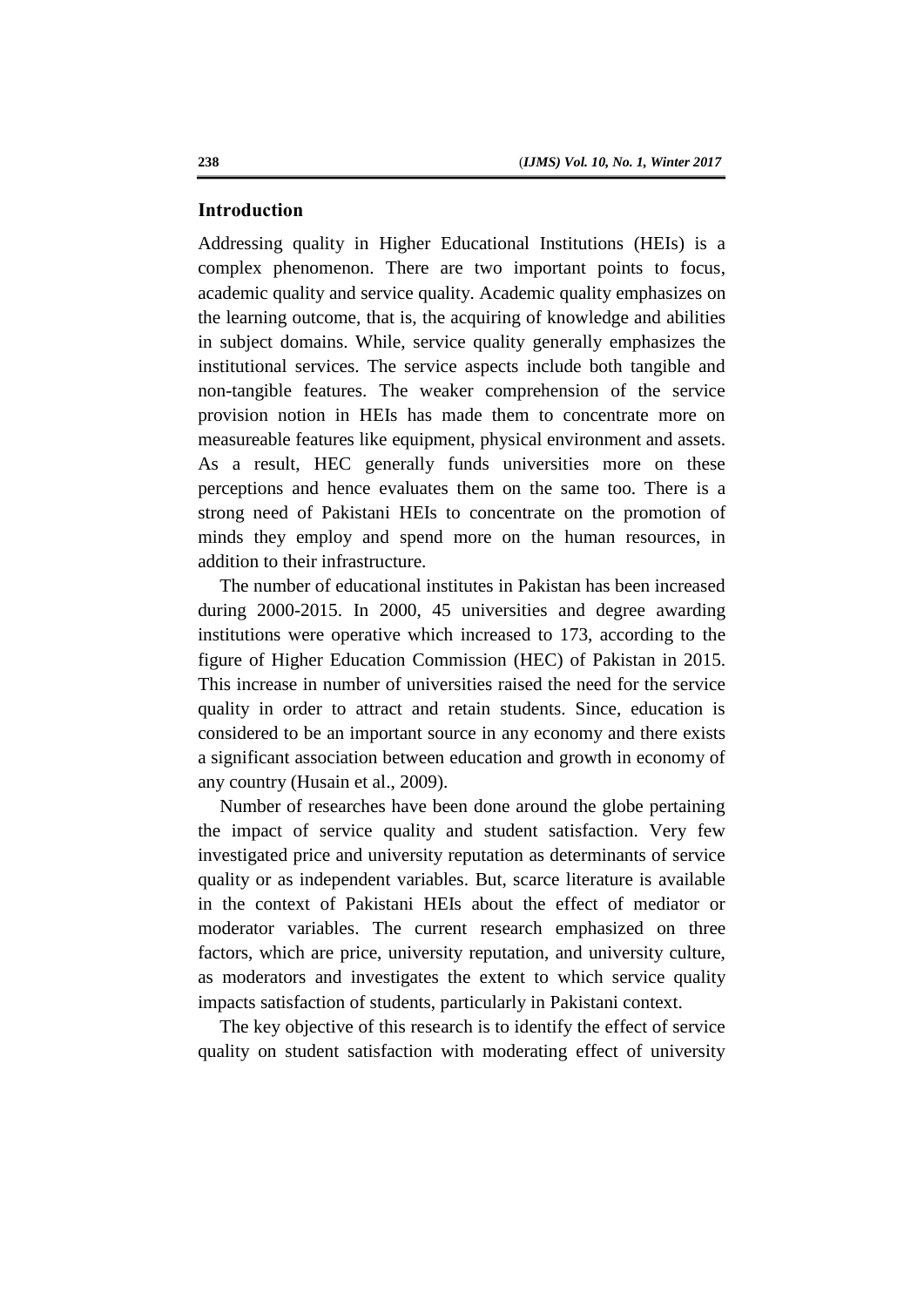culture, price and university reputation. This study investigated the following two research questions:

- 1. To what extent does the service quality impact on student satisfaction?
- 2. What role do university culture, university reputation and price have between the association of service quality and student satisfaction?

# **Literature Review**

# **Service quality**

Service quality (Parasuraman et al., 1985; Zeithaml, 1988; Chang, 2009) is difficult to be measured because of its intangible nature (Eshghi et al., 2008). It is essential to take all aspects of service quality in consideration that justifiy the situation in which specific industry is working (Lagrosen, 2001). Parasuraman et al. (1988) suggested that 'SERVQUAL', which measures service quality, is based on five aspects, these are tangibles, reliability, responsiveness, assurance, and empathy (Andam et al., 2015). Researchers are of the view that the dimensions used by SERVQUAL requires more generalization (Iwaarden & Van der Wiele, 2002).

#### **Student satisfaction**

Student satisfaction is "the extent to which an institutions' service performance meets the reckoning of the students" (Weirs-Jenssen et al., 2002; Salami, 2005; Roberts-Lombard, 2009). Satisfaction of students is affected by students' expectations and their perception about services and quality of services provided (Hu et al., 2009; Babaei, 2015).

Satisfaction of the students with university has institutional, individual, and social welfare. According to an institutional argument, contented students are much more probable to endure their studies and prosper academically. Student satisfaction can easily be achieved by outstanding service standards. This will help HEIs to attain a sustainable competitive edge in today's higher educational environment (Huang et al., 2012).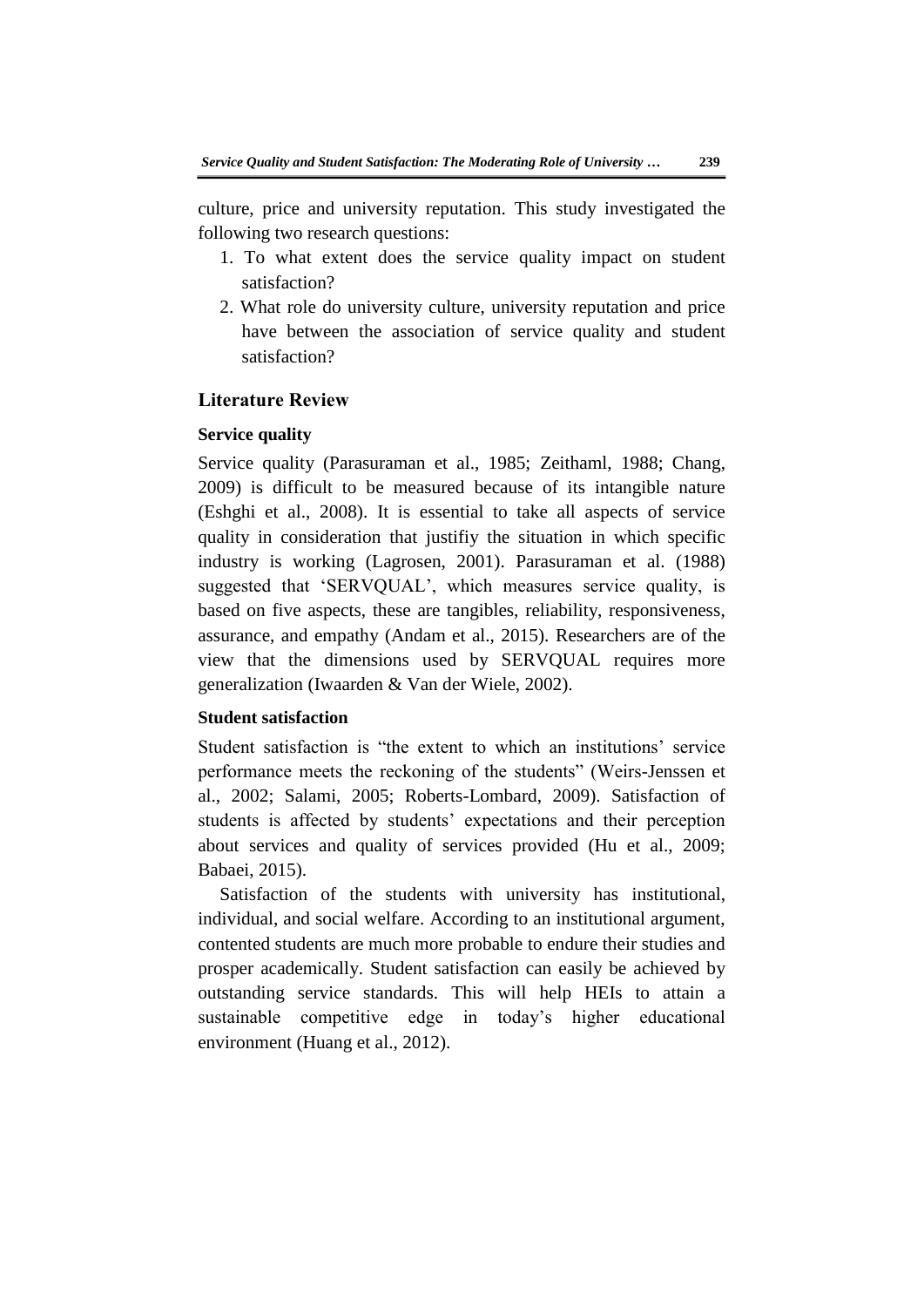Helgesen and Nesset (2007) strengthened the findings of Mavondo et al. (2000), by stating that reputation of institutions is also an important consideration in determining satisfaction level of students. Those students who are satisfied, generate optimistic views about institution and endorse the same institute to other students.

#### **University culture**

With the passage of time, leadership involved in these institutions is getting aware of the culture (Ahangaran et al., 2016) and its role in diversity towards university's development. Each university has its own elements which are interconnected with its cultural aspects (Bartell, 2003; Sporn, 1996). In short, university culture works as a web, where administration plays its role by keeping everyone connected (Bartell, 2003).

University culture can be regarded as a strong or weak culture (Sporn, 1996). Universities with strong cultures have same set of constant beliefs and ethics shared by both managers and the staff (Kotter & Heskett, 1992). If the links present between groups are lost then the culture is said to be weak. Strong university culture is distinguished by collective standards, strong behavioral values, compliance and readiness of the faculty to conform to these values. Weak culture is distinguished by the divergence from collective standards, lack of values (both written and oral) at the university (Antic & Ceric, 2008). It is imperative to comprehend university culture to promote student satisfaction with the university.

#### **University reputation**

The combined representation of university's multiple elements (internal and external elements), including the media-hold of the university over the period of time is known as university reputation. Fombrun and Van Riel (2003), and Van den Bosch et al. (2005) discussed five aspects of corporate reputation (visibility, distinctiveness, authenticity, transparency and consistency) by proposing a closed association between "corporate visual identity" and "corporate reputation". Researchers reported that a university's reputation can be made by the direct or indirect mediated experiences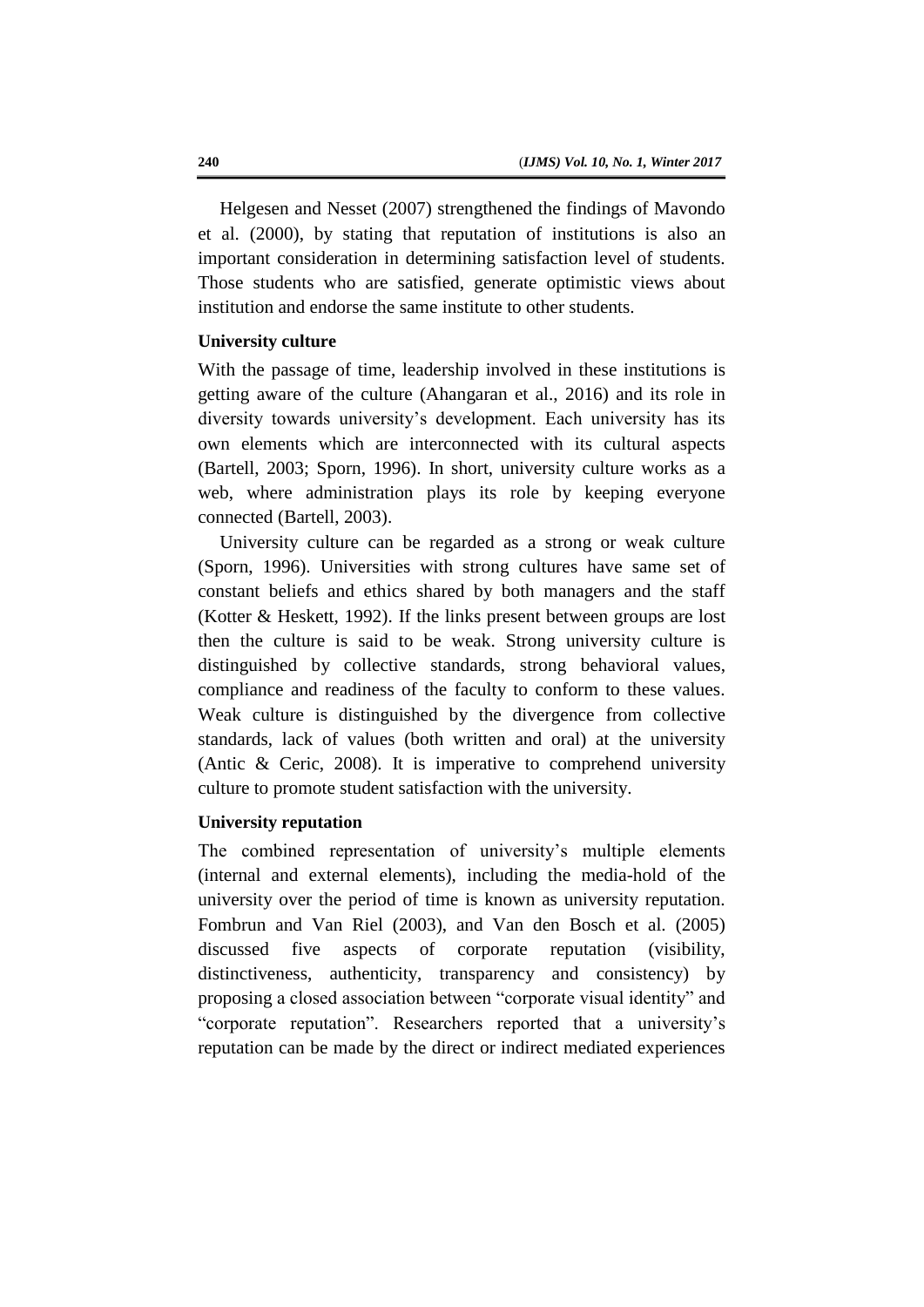and the information that is obtained through various channels of communication and symbols (Bromley, 2000; Gotsi & Wilson, 2001; Grunig & Hung, 2002).

Numerous researches identified and recognized the importance of university reputation (Nguyen & LeBlanc, 2001; Hoyt & Brown, 2003). According to Sevier (1994), mostly students chose universities based on the perception they have about the reputation of the university. He further added that reputation is mostly perceived in two directions; horizontal and vertical. Horizontal context of reputation deals with the comparison of institutions on the basis of specific characteristics and dimension that a student would love to mention it to anyone. While vertical context of reputation deals with the student's perception of positive or negative emotions concerning institutes.

#### **Price**

Price is the purchase of commodities and services by spending money or commodities (Hanif et al., 2010; Kotler & Amstrong, 2010). Zeithaml (1988) narrated price in the context of consumer perception as letting go of something to attain a particular service or commodity. Price can be defined as a concept of quality and contentment in the context of service (Zeithaml & Bitner, 2000). Bolton et al. (2003) defined the concept of fairness as the procedure through which rational outcomes can be attained. If the price is fair in the view of consumer, then it can be perceived as fairly charged (Clemes et al., 2008).

Customer contentment can be determined through the perceived price (Anderson et al., 1994; Zeithaml & Bitner, 1996). The factors that are used for identifying the price are reported by many researchers including Kao (2007). He described that perceived price of student can be examined with the help of different factors like, tuition charges, books cost and the coaching material. If customers get satisfied from the received services or product in return of what they had paid then they considered the product as quality product and feel satisfied (Bei & Chiao, 2001). There is dissimilarity between all these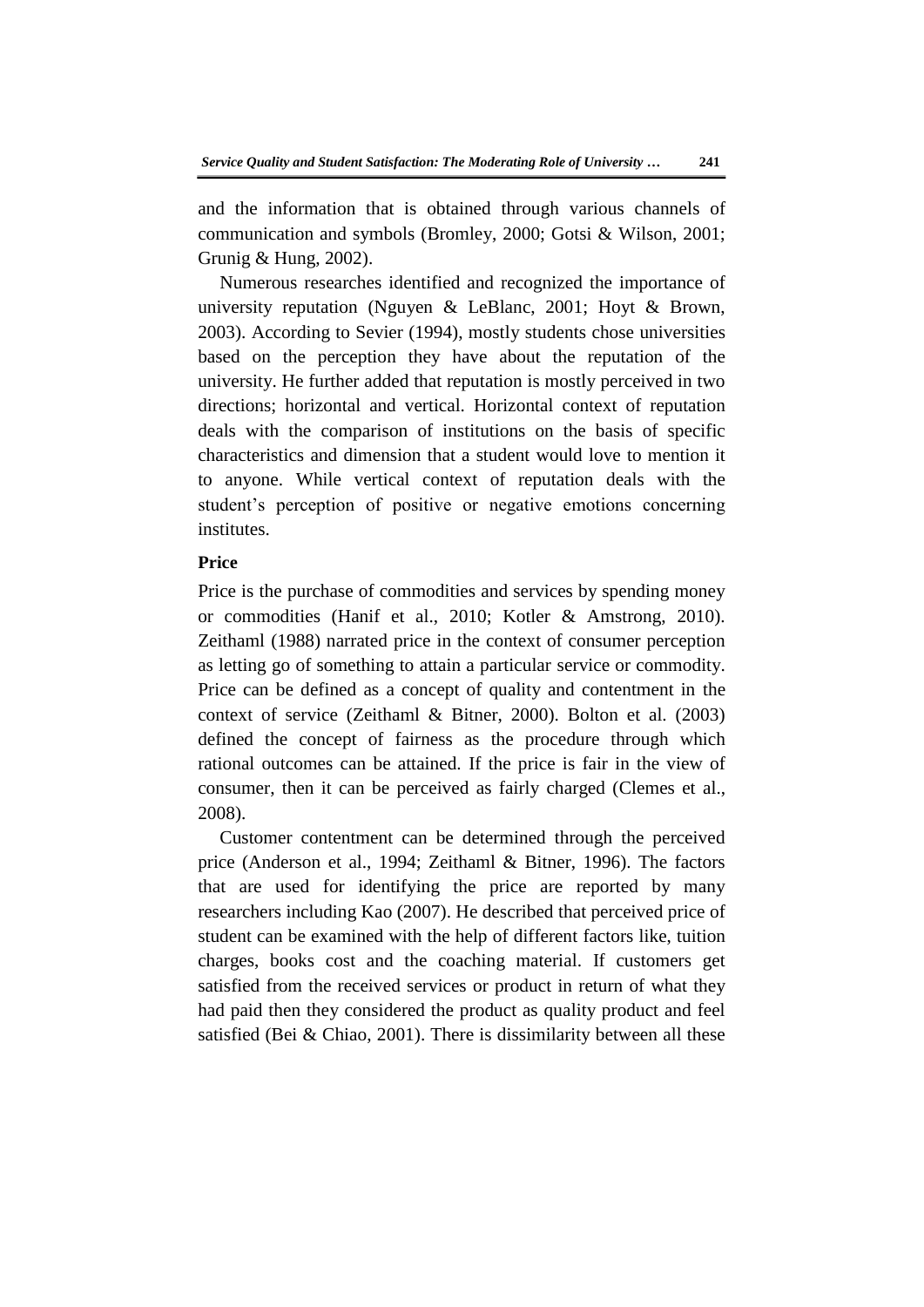concepts including price, consumer contentment and service quality (Parasuraman et al., 1994). These interrelationships among the concepts of satisfaction, quality and price make it interesting to study all of these three concepts.

### **Research Methodology**

It is a cross-sectional study, using quantitative approach to obtain primary data from undergraduate students of HEIs in Pakistan. Convenience sampling technique was used to save expenses and time.

# **Theoretical framework**

Since, service quality showed an enhancing impact on student satisfaction (Parasuraman et al., 1985; Buttle, 1996), there are rare studies specifically measuring the effect of service quality on student satisfaction by using university culture, price and university reputation as moderators. The theoretical model is shown in Figure 1.



**Fig. 1. Theoretical framework**

#### **Hypotheses**

The research hypotheses for this research are as follows:

- **H1.** Service quality significantly impacts student satisfaction.
- **H2.** University culture has a moderating relation between service quality and student satisfaction.
- **H3.** University reputation has a moderating relation between service quality and student satisfaction.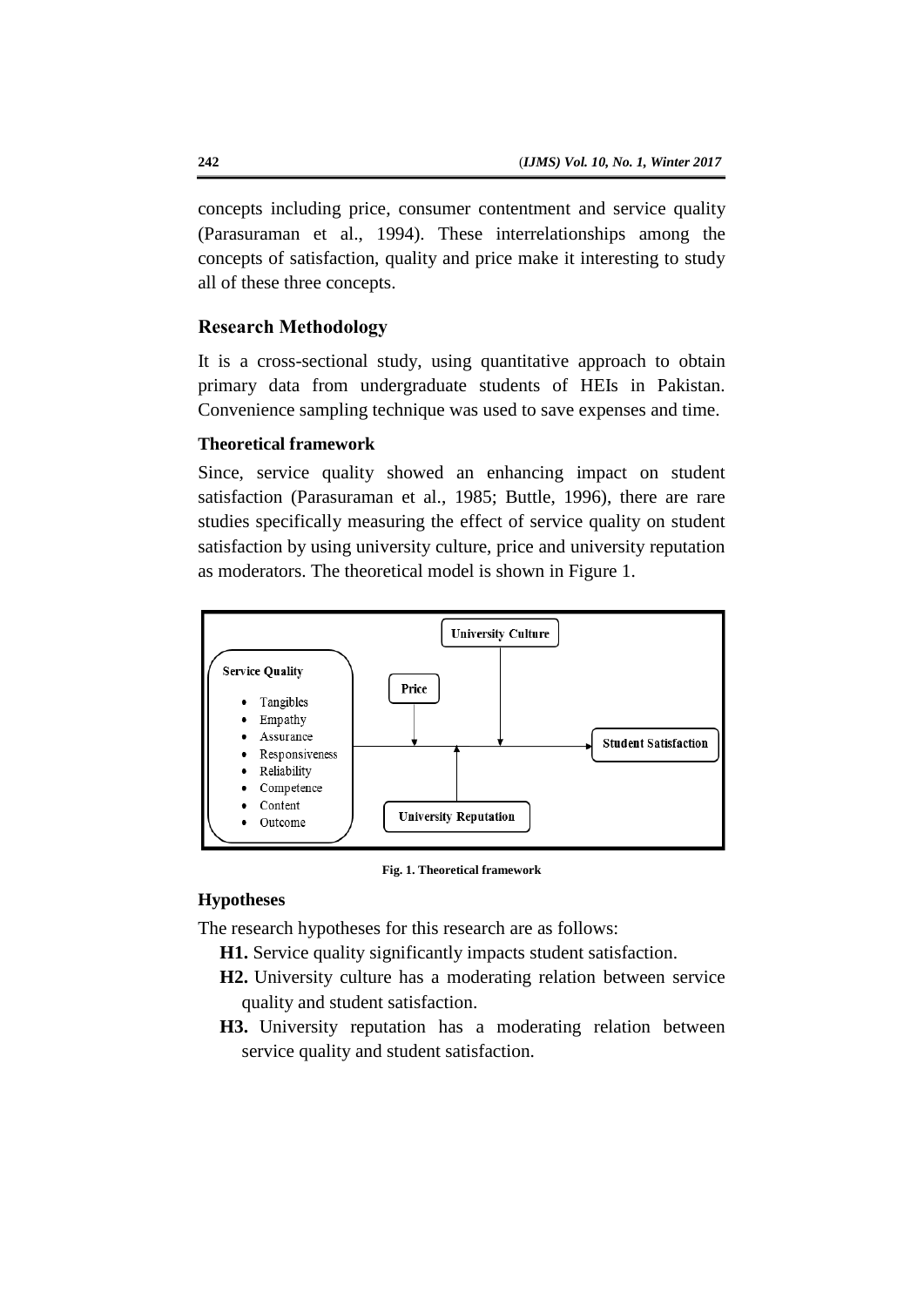**H4.** Price has a moderating relation between service quality and student satisfaction.

# **Measures**

Data were collected from students of 20 HEIs as a sample through a questionnaire. Personal visits and responses via email were collected. Students were mostly from business administration, telecommunication engineering, computer engineering, electrical engineering, software engineering and computer sciences programs. Total questionnaires rotated were 900. A response rate of 83% was achieved as 747 questionnaires were received.

Questionnaire statements were adopted form different empirical studies, shown in Table 1.

| <b>Table 1. Measure</b> |                          |                                                                                                                                                            |                     |  |  |  |  |
|-------------------------|--------------------------|------------------------------------------------------------------------------------------------------------------------------------------------------------|---------------------|--|--|--|--|
| Sr. No.                 | <b>Construct</b>         | <b>Author</b>                                                                                                                                              | <b>No. of Items</b> |  |  |  |  |
|                         | Tangibles                | Owlia & Aspinwall (1998)                                                                                                                                   | 7                   |  |  |  |  |
| 2                       | Competence               | Owlia & Aspinwall (1998)                                                                                                                                   | 6                   |  |  |  |  |
| 3                       | Outcome                  | Gronroos (1990)                                                                                                                                            | 3                   |  |  |  |  |
| $\overline{4}$          | Content                  | Owlia & Aspinwall (1998)                                                                                                                                   | $\overline{4}$      |  |  |  |  |
| 5                       | Reliability              | Owlia & Aspinwall (1998)                                                                                                                                   | 5                   |  |  |  |  |
| 6                       | Empathy                  | Parasuraman et al. (1991)                                                                                                                                  | 3                   |  |  |  |  |
| 7                       | Assurance                | Parasuraman et al. (1991)                                                                                                                                  | $\overline{4}$      |  |  |  |  |
| 8                       | Responsiveness           | Parasuraman et al. (1991)                                                                                                                                  | $\overline{4}$      |  |  |  |  |
| 9                       | University culture       | Quinn & Rohrbaugh (1983); Elliott &<br>Shin (2002); Ijaz et al. (2011); Abdullah<br>(2006); Zindi (1994); Tinklin et al.<br>(2004); Presley et al. (1993)  | $17*$               |  |  |  |  |
| 10                      | Price                    | Sweeney & Soutar (2001)                                                                                                                                    | $\mathfrak{D}$      |  |  |  |  |
| 11                      | University<br>reputation | Petrick (2002); Sweeney & Soutar<br>(2001)                                                                                                                 | 5                   |  |  |  |  |
| 12                      | Student satisfaction     | Athiyaman (1997); Cronin et al. (2000);<br>McDougall & Levesque (2000)<br>$\mathbf{r}$ and $\mathbf{r}$ and $\mathbf{r}$ and $\mathbf{r}$ and $\mathbf{r}$ | 8                   |  |  |  |  |

\*All of these questions were modified as per Pakistani context.

Data were analyzed using different techniques through SPSS-21 and AMOS-18 including reliability analysis, confirmatory factor analysis and correlation analysis. The impact of the independent variable was investigated on the dependent variable in presence of moderators through Structural Equation Modeling (SEM) to test the proposed association in order to find the impact of each constructs, directly or indirectly and through moderator.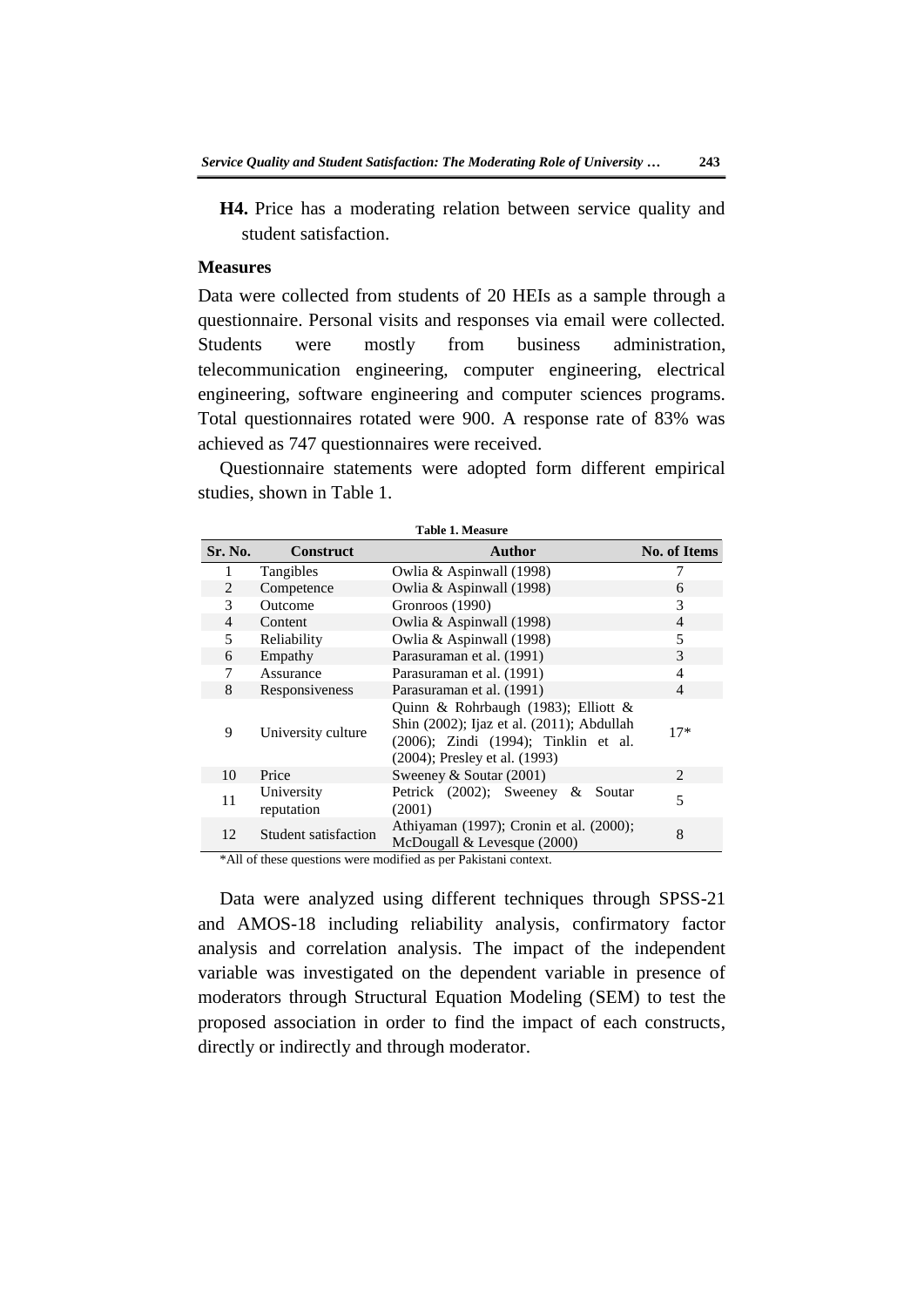#### **Reliability and Validity Analysis**

#### **Reliability analysis**

Reliability of the instrument is the essential pillar of the research process. Reliability of any method or experiment is achieved, when "a test, an experiment or method gives the same results repeatedly" (Carmines & Zeller, 1979). Normally, Cronbach's coefficients value of above 0.70 is considered suitable and scale with this value or greater is considered reliable (Murphy & Balzer, 1989)**.** According to Nunnally (1978), the value above 0.6 is also acceptable. Table 2 contains alpha values of instrument and shows that all the values are above 0.6 which shows that scale/instrument used in this research is acceptable and highly reliable.

| <b>Table 2. Reliability analysis</b> |                             |              |                      |  |  |  |  |  |
|--------------------------------------|-----------------------------|--------------|----------------------|--|--|--|--|--|
| Sr. No.                              | <b>Dimension</b>            | No. of items | Cronbach Alpha $(a)$ |  |  |  |  |  |
|                                      | <b>Service Quality</b>      | 36           | 0.930                |  |  |  |  |  |
| $\mathcal{D}_{\mathcal{A}}$          | Price                       | 2            | 0.679                |  |  |  |  |  |
| 3                                    | Reputation                  |              | 0.772                |  |  |  |  |  |
| 4                                    | <b>University Culture</b>   | 17           | 0.892                |  |  |  |  |  |
|                                      | <b>Student Satisfaction</b> | 8            | 0.866                |  |  |  |  |  |

#### **Validity analysis**

Validity is "when measurement procedures truly identify what it aims to identify and ensures reliability through similar findings of the investigation if the measurement procedure is repetitive". Validity is an imperative feature of the instrument because it ensures suitability of construct in particular context and more importantly measures what it is supposed to measure (Suter, 2006).

Validity is classified as "content validity, construct validity and criterion-related validity" by Creswell (2002), Gay and Airasian (2003), and Muijs (2004). Criterion-related validity embraces simultaneous and analytical validity. Hypothesized constructs upon which researchers build their study, are validated through measuring their construct validity.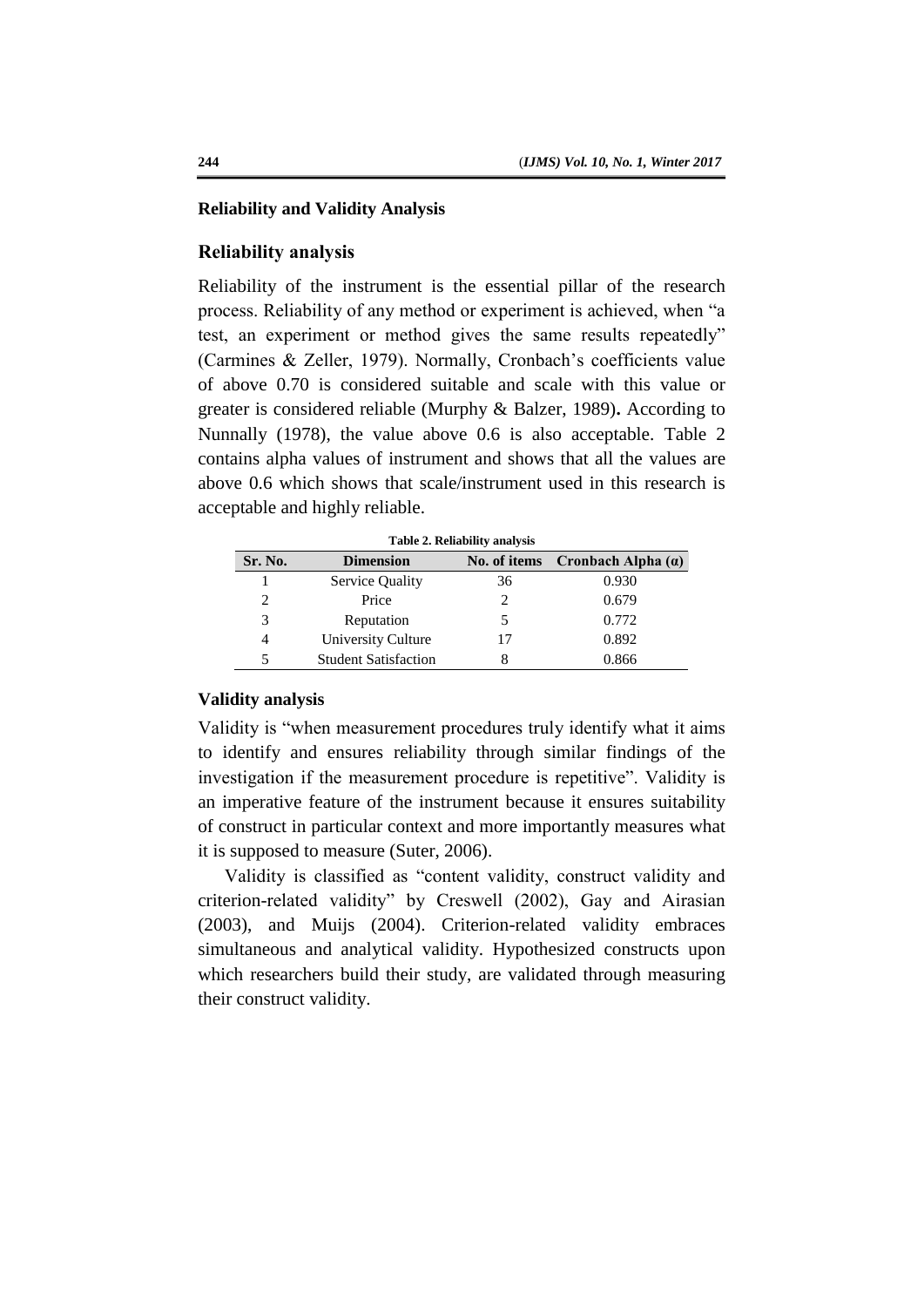#### **Construct validity**

The degree to which a construct is precisely operational is known as construct validity (Yin, 2003). This study obtained a greater construct validity by devising the procedures after detailed study of research works available regarding variables used. These procedures have *high validity* as they are imitated in the number of studies carried out earlier. The improvement in the questionnaire is completed by consulting skilled experts in the field of service quality and education. After pilot survey, language of the questionnaire is reviewed to have further operational form of the questionnaire and its consideration amongst the respondents. The questionnaire is confirmed subsequently incorporating the inputs of the experts and the respondents of the pilot survey, thus leaving no grounds for the *misrepresentation* of the instruments.

#### **Confirmatory Factor Analysis (CFA)**

According to Schreiber et al. (2006), CFA is normally used to analyze the validity of the experimental variables in association with latent constructs. Factors were loaded with their items and standardized estimates were calculated for validity analysis. Estimates showed that factor loading is greater than 0.3, ensuring no item is needed to be removed from measuring instrument and all the items used in the scale are valid in the particular context in which data were collected. Furthermore, *goodness-of-fit indices* are used to assess the model.

In Table 3, CMIN/DF for the default model is  $2.105 < 5$ ; it reveals an acceptable range of model fitness (Tabachnick & Fidell, 2007) showing a significant model at *p*-value 0.00<0.05.

| Table 3. Model fit summary |       |                    |                    |            |       |                            |             |       |       |
|----------------------------|-------|--------------------|--------------------|------------|-------|----------------------------|-------------|-------|-------|
| Model                      |       | <b>CMIN/</b><br>DF | NFI<br>Delta1 rho2 | <b>TLI</b> |       | CFI PRATIO PNFI PCFI RMSEA |             |       |       |
| Default model              | 0.000 | 2.105              | 0.796              | 0.872      | 0.881 | 0.935                      | 0.745 0.824 |       | 0.038 |
| Saturated model            |       |                    | 1.000              |            | 1.000 | 0.000                      | 0.000       | 0.000 | 0.108 |
| Independence<br>model      | 0.000 | 9.663              | 0.000              | 0.000      | 0.000 | 1.000                      | 0.000       | 0.000 |       |

Baseline Comparisons (NFI, TLI, and CFI), Parsimony-Adjusted Measures (PRATIO, PNFI and PCFI), and RMSEA showed a good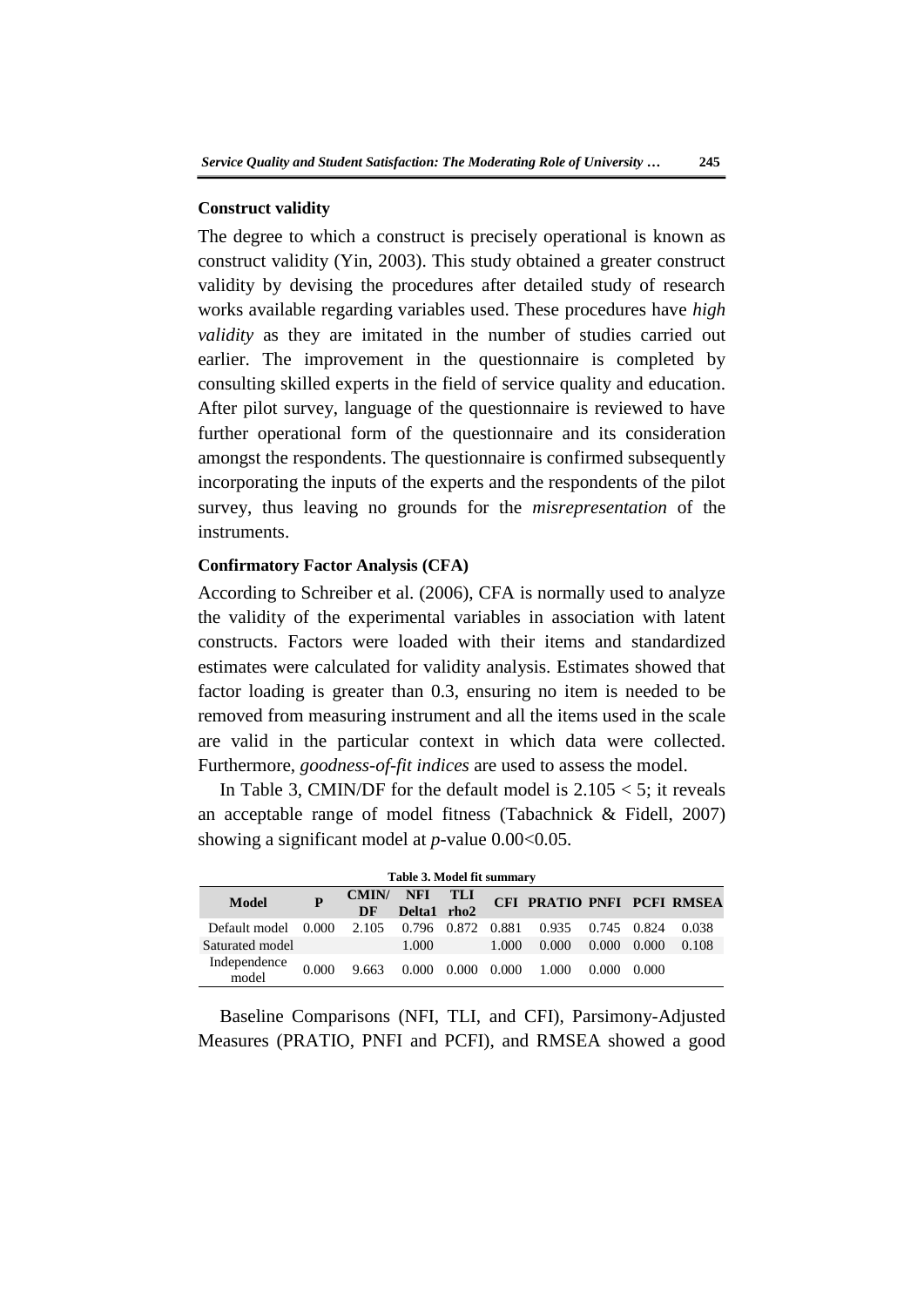model fit as per standards set by Byrne (1998), Mulaik et al. (1989) and Hair et al. (1998), respectively.



#### **Fig. 2. Confirmatory factor analysis**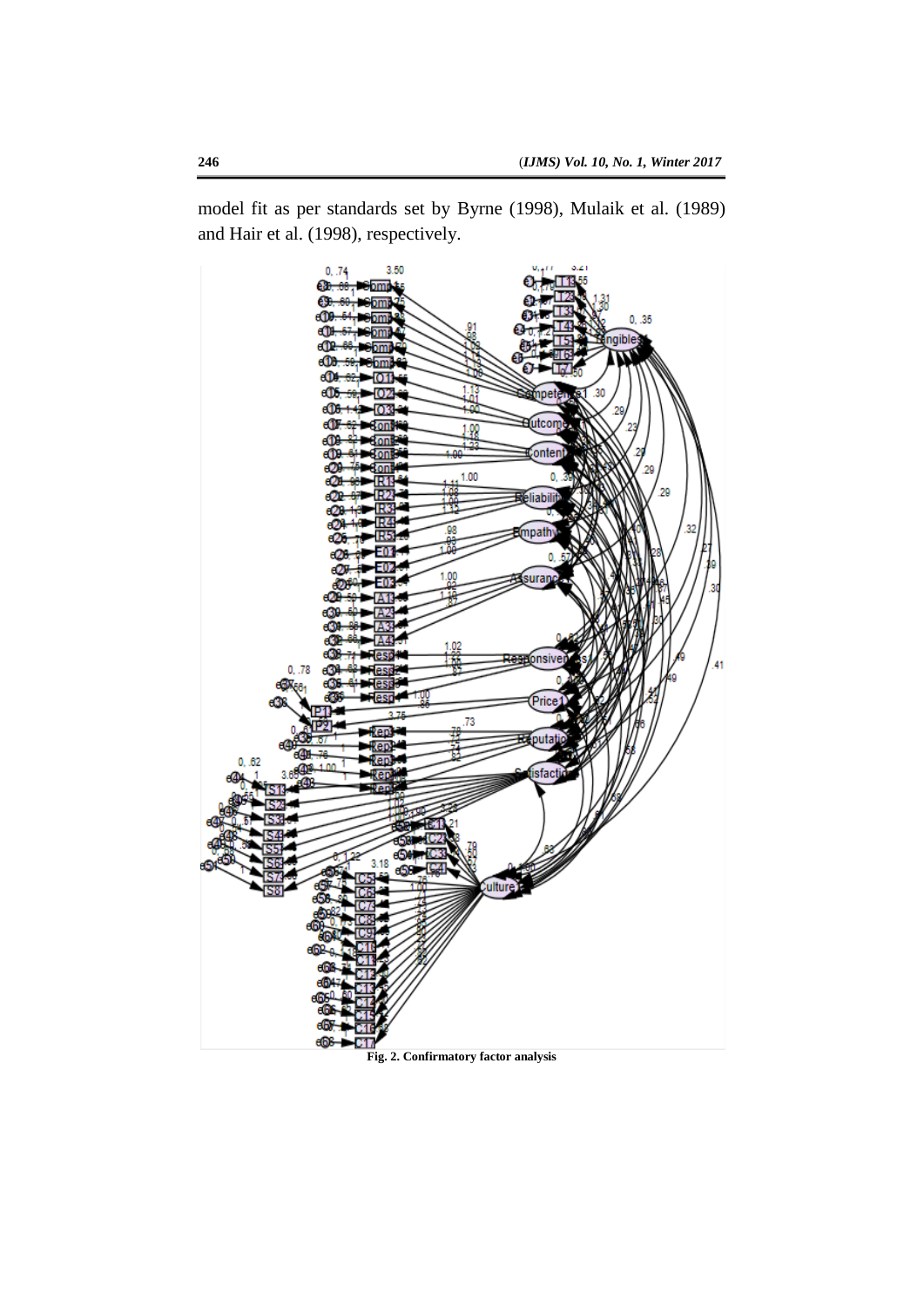#### **Results**

#### **Demographic profiles and frequencies**

The percentage and frequency of each of the demographic variable is given in Table 4.

| Table 4. Demographic characteristics |            |                  |  |  |  |  |  |
|--------------------------------------|------------|------------------|--|--|--|--|--|
| Category                             | Percentage | <b>Frequency</b> |  |  |  |  |  |
| Gender                               |            |                  |  |  |  |  |  |
| Male                                 | 68.9%      | 515              |  |  |  |  |  |
| Female                               | 31.1%      | 232              |  |  |  |  |  |
| <b>Age Group</b>                     |            |                  |  |  |  |  |  |
| Below 20 years                       | 19.3%      | 144              |  |  |  |  |  |
| 20-22 years                          | 65.1%      | 486              |  |  |  |  |  |
| Above 22 years                       | 15.7%      | 117              |  |  |  |  |  |
| <b>Background</b>                    |            |                  |  |  |  |  |  |
| Urban area                           | 64.8%      | 484              |  |  |  |  |  |
| Rural area                           | 35.2%      | 263              |  |  |  |  |  |
| Program of study                     |            |                  |  |  |  |  |  |
| <b>Business administration</b>       | 22.8%      | 170              |  |  |  |  |  |
| Computer science                     | 21.6%      | 161              |  |  |  |  |  |
| Electrical engineering               | 16.5%      | 123              |  |  |  |  |  |
| Software engineering                 | 14.6%      | 109              |  |  |  |  |  |
| Telecommunication engineering        | 14.3%      | 107              |  |  |  |  |  |
| Computer engineering                 | 10.3%      | 77               |  |  |  |  |  |
| <b>Year of Study</b>                 |            |                  |  |  |  |  |  |
| $1st$ year                           | 11.5%      | 123              |  |  |  |  |  |
| $2^{\rm nd}$<br>year                 | 30.9%      | 231              |  |  |  |  |  |
| $3^{\text{rd}}$<br>year              | 30.8%      | 230              |  |  |  |  |  |
| 4 <sup>th</sup> year                 | 21.8%      | 163              |  |  |  |  |  |
| <b>Status of the HEIs</b>            |            |                  |  |  |  |  |  |
| Public sector                        | 70%        | 523              |  |  |  |  |  |
| Private sector                       | 30%        | 224              |  |  |  |  |  |

#### **Correlation analysis**

Normality of data is checked using non-parametric test of One-Sample Kolmogorov-Smirnov Test. Data are found to be normal. Further, the strength of interrelationships using Pearson correlation is checked.

Table 5 illustrates p-values of all variable less than 0.05 and 0.01, which depicts that all the causal relationships are significant. Analysis revealed that there exists a positive association among service quality, student satisfaction and three moderating variables, indicating if service quality improves then the student satisfaction also improves.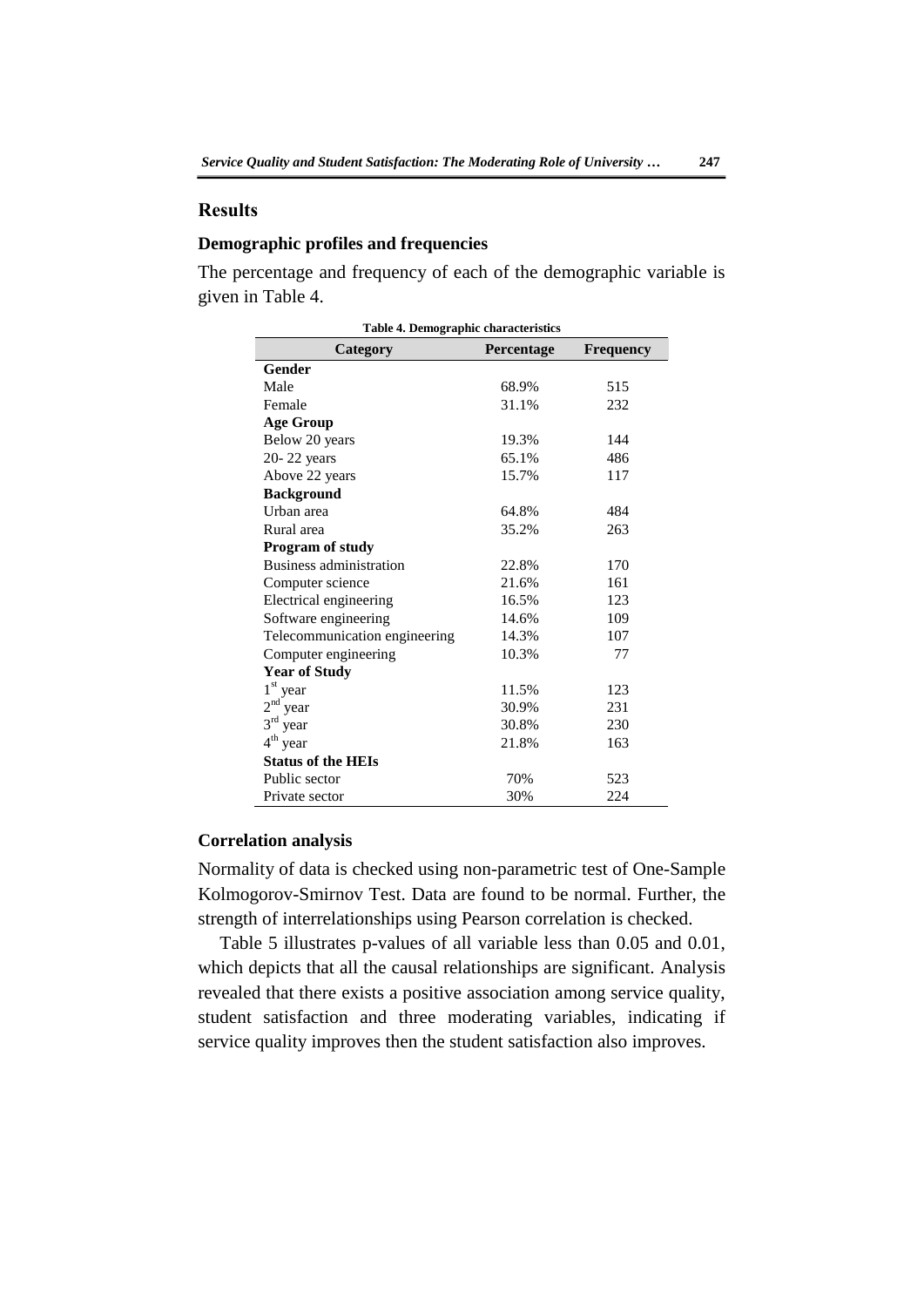| Table 5. Summarized correlation analysis (N-747) |                                                            |                   |                   |                   |                      |    |  |  |
|--------------------------------------------------|------------------------------------------------------------|-------------------|-------------------|-------------------|----------------------|----|--|--|
|                                                  |                                                            | <b>Price</b>      | UR                | SS                | <b>UC</b>            | SQ |  |  |
| Price                                            | Pearson correlation                                        |                   |                   |                   |                      |    |  |  |
|                                                  | $Sig. (2-tailed)$                                          |                   |                   |                   |                      |    |  |  |
| <b>UR</b>                                        | Pearson correlation                                        | $0.427*$          |                   |                   |                      |    |  |  |
|                                                  | $Sig. (2-tailed)$                                          | 0.000             |                   |                   |                      |    |  |  |
| <b>SS</b>                                        | Pearson correlation                                        | $0.477*$          | $0.662^{\degree}$ |                   |                      |    |  |  |
|                                                  | $Sig. (2-tailed)$                                          | 0.000             | 0.000             |                   |                      |    |  |  |
| UC                                               | Pearson correlation                                        | $0.438*$          | 0.645             | $0.692*$          | 1                    |    |  |  |
|                                                  | $Sig. (2-tailed)$                                          | 0.000             | 0.000             | 0.000             |                      |    |  |  |
| SQ                                               | Pearson correlation                                        | $0.430^{\degree}$ | $0.652^*$         | $0.720^{\degree}$ | $0.755$ <sup>*</sup> |    |  |  |
|                                                  | $Sig. (2-tailed)$                                          | 0.000             | 0.000             | 0.000             | 0.000                |    |  |  |
|                                                  | * Correlation is significant at the 0.01 level (2-tailed). |                   |                   |                   |                      |    |  |  |

**Moderation Analysis using Structure Equation Model (SEM)**

SEM is more diverse and multipurpose as compared to most of other multivariate procedures as it permits to analyze multiple relationships between dependent and independent variables simultaneously.

| Table 6. Model fit summary and baselines comparisons |
|------------------------------------------------------|
|------------------------------------------------------|

| Model                    |       |         | <b>CMIN/DF NFI Delta1 TLI rho2 CFI RMSEA</b> |       |       |       |
|--------------------------|-------|---------|----------------------------------------------|-------|-------|-------|
| Default model            | 0.034 | 4.508   | 1.000                                        | 0.990 | 1.000 | 0.069 |
| Saturated model          |       |         | 1.000                                        |       | 1.000 | 0.684 |
| Independence model 0.000 |       | 350.200 | 0.000                                        | 0.000 | 0.000 |       |

As shown in Table 6 of CMIN, *p*-value is 0.034 and CMIN/DF is 4.508, representing a good model fit as described by Tabachnick and Fidell (2007). Findings suggested that the research framework proposed in this study can be utilized to identify the effect of service quality on satisfaction. Since moderators used in this relationship are the major contributors, future research can be initiated in any service industry using this framework. Baseline comparisons shows that NFI statistics is 1.000, representing a very perfect model fit. TLI is 0.990, CFI statistics is 1.000, showing a standard model fit. All these model fit indices clearly depict the causal model. RMSEA value at .069 also showed a model fit within reasonable assortments (Hair et al., 1998).

Results in Table 7 of Structural Equation Modeling (SEM) showed that service quality has a substantial positive impact on student satisfaction ( $p$ -value of 0.00<0.05). Beta value for direct relation is 0.671 showing a strong effect of service quality on student satisfaction.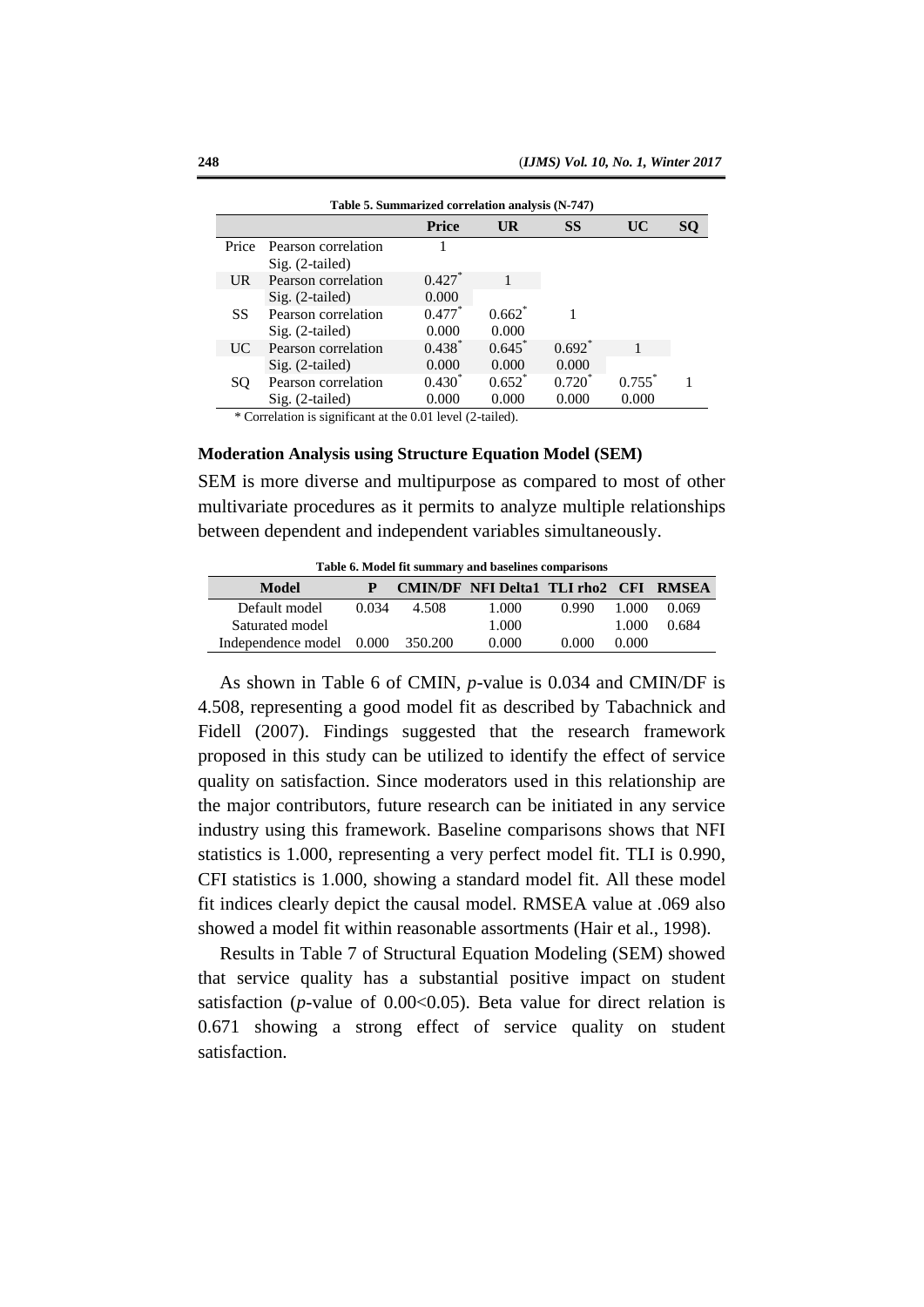# **Estimates and Findings**

| Table 7. Model summary and coefficients (with moderator) |                          |                 |           |                          |                |               |  |  |  |
|----------------------------------------------------------|--------------------------|-----------------|-----------|--------------------------|----------------|---------------|--|--|--|
| <b>Dependent</b><br>variable                             | Independent<br>variable  | <b>Estimate</b> | <b>SE</b> | <b>Critical</b><br>ratio | $p-$<br>values | <b>Result</b> |  |  |  |
| Student<br>satisfaction                                  | Service<br>quality       | 0.671           | 0.143     | 4.706                    | 0.000          | Accept        |  |  |  |
| University reputation as moderator                       |                          |                 |           |                          |                |               |  |  |  |
| Student<br>satisfaction                                  | University<br>reputation | $-0.221$        | 0.009     | $-23.761$                | 0.000          | Accept        |  |  |  |
| <b>Price as moderator</b><br>Student<br>satisfaction     | Price                    | $-0.258$        | 0.006     | -44.169                  | 0.000          | Accept        |  |  |  |
| University culture as moderator                          |                          |                 |           |                          |                |               |  |  |  |
| Student<br>satisfaction                                  | University<br>culture    | 0.400           | 0.041     | 9.771                    | 0.000          | Accept        |  |  |  |

In the presence of university reputation (as a moderator), there exists a significant negative moderating association of university reputation and price between service quality and student satisfaction. In contrast, university culture plays a substantial positive moderator in relationship of service quality and student satisfaction.



**Fig. 3. Mediation model**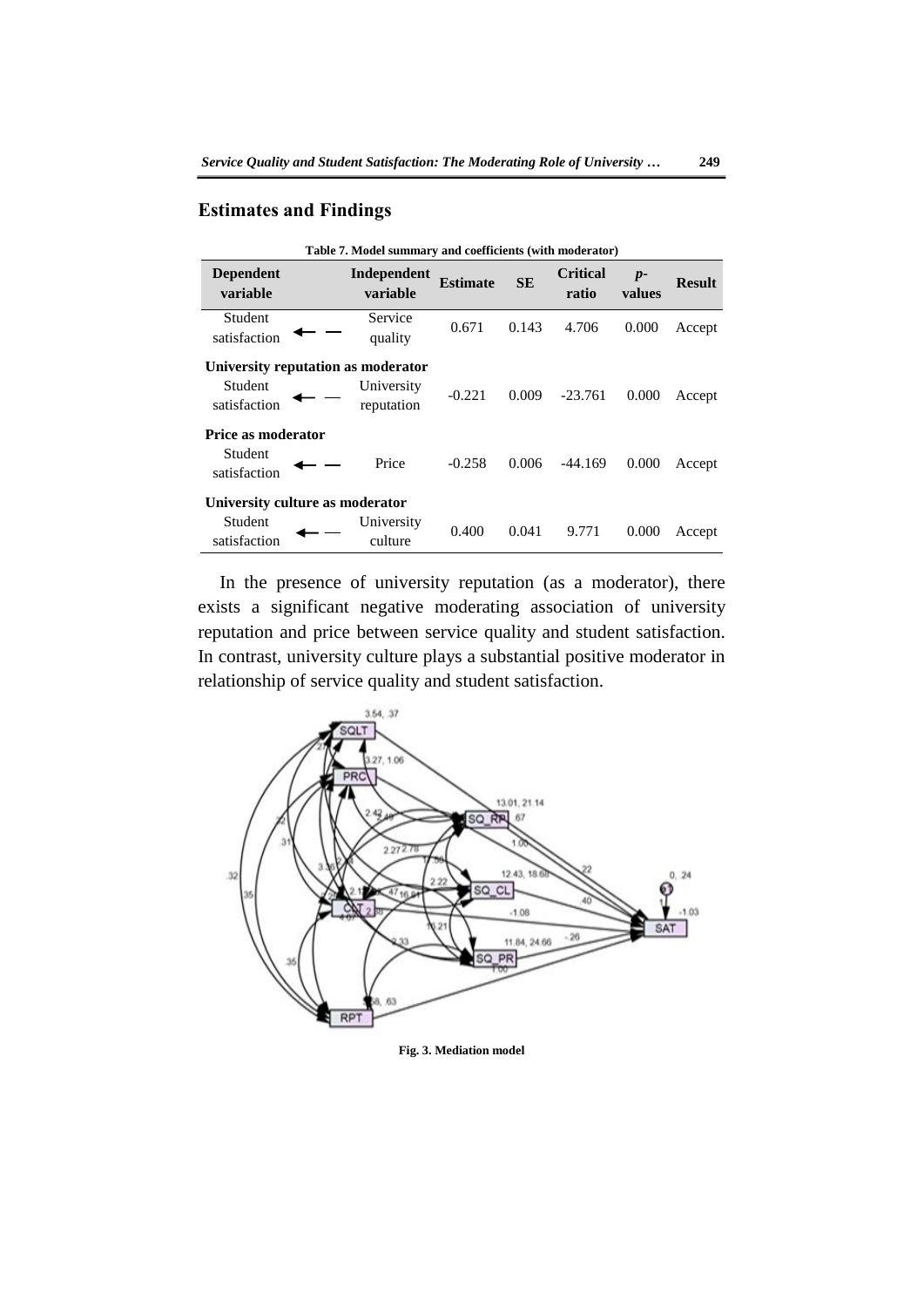# **Discussion**

This research investigated the relationship between service quality and student satisfaction with the moderating role of university reputation, price, and university culture. Results identified that service quality strongly and significantly impacts the students' satisfaction in education sector. Findings suggested that currently it is imperative for the Higher Education Institutes (HEIs) to guarantee quality of service for students to augment students' satisfaction. Findings are consistent with the studies accomplished by Kordshouli et al. (2016), Ferdousipour (2016), Azizi et al. (2014), Ali and Mohamed (2014), Shah (2013), Enayati et al. (2013), Rahim (2012), and Dado et al. (2012).

Along with service quality, strong university culture can bring student satisfaction into account. Findings of the study suggested that there is a substantial moderating association of university culture between service quality and student satisfaction. Findings are in accordance with the results of Uprety and Chhetri (2014).

Reputation of any university or HEI is important in determining the worth of that institute. Findings suggested that there is a substantial moderating association of university reputation between service quality and student satisfaction. Results are consistent with the studies conducted by Dib and Alnazer (2013), and Ntabathia (2013).

Outcomes suggested that there is a substantial moderating association of price between service quality and student satisfaction. These conclusions supported the study conducted by Tuan (2012).

#### **Conclusion**

This study focused on the service quality of Higher Educational Institutes (HEIs) to attain student satisfaction through the moderating effect of university reputation, price and university culture. Conclusively, the association between service quality and student satisfaction is positively strengthened by the university culture, while price and university reputation negatively strengthened the relationship.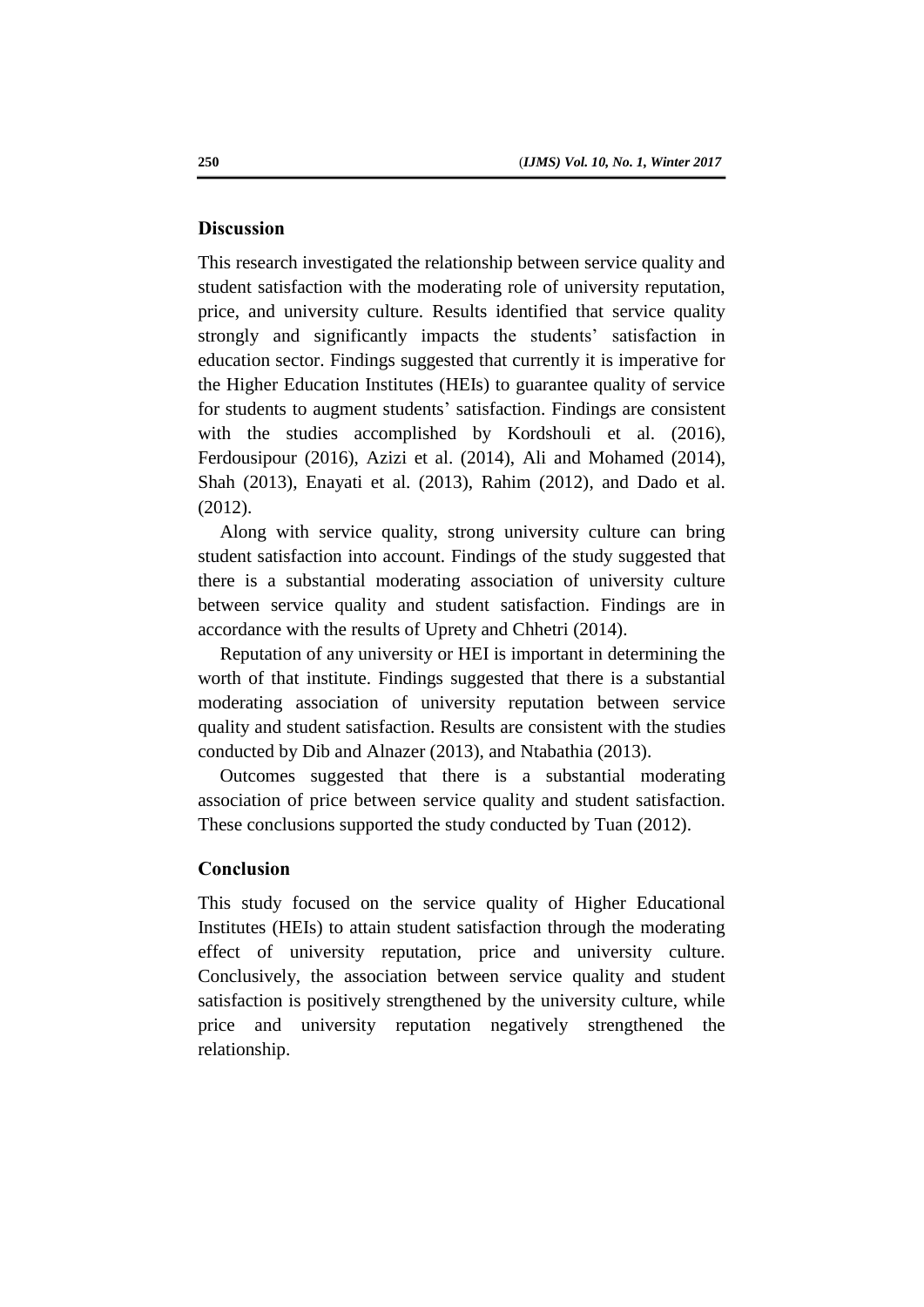Although it was tried to collect data from all the four provinces of Pakistan, because of logistics and financial restrictions, the study is limited to only 20 Universities/HEIs out of 173.

Education sector managers are suggested to extend the quality enhancement scope to student satisfaction because satisfaction is the very next predictor influencing student's future behavioral intentions. HEIs should improve overall service for a long-term revenue generation. To meet the international standards of education, special attention is required to upgrade infrastructure and other allied facilities, as well as to improve the communication skills of the students, to establish efficient quality enhancement cells and job placement cells, and to arrange industrial visits and study tours to enhance practical skills of the students.

This research has been conducted on much wider scale but it only measures the perceptions of the students. Further studies can be done to explore the perception of other stakeholders including the academic, non-academic staff and parents. This study is a crosssectional survey. In future, a longitudinal investigation approach will offer a foundation for more valuable clarifications and explanations. Future researchers should advance inspection of the impact of service quality on student satisfaction in the presence of customer value or on HEIs performance.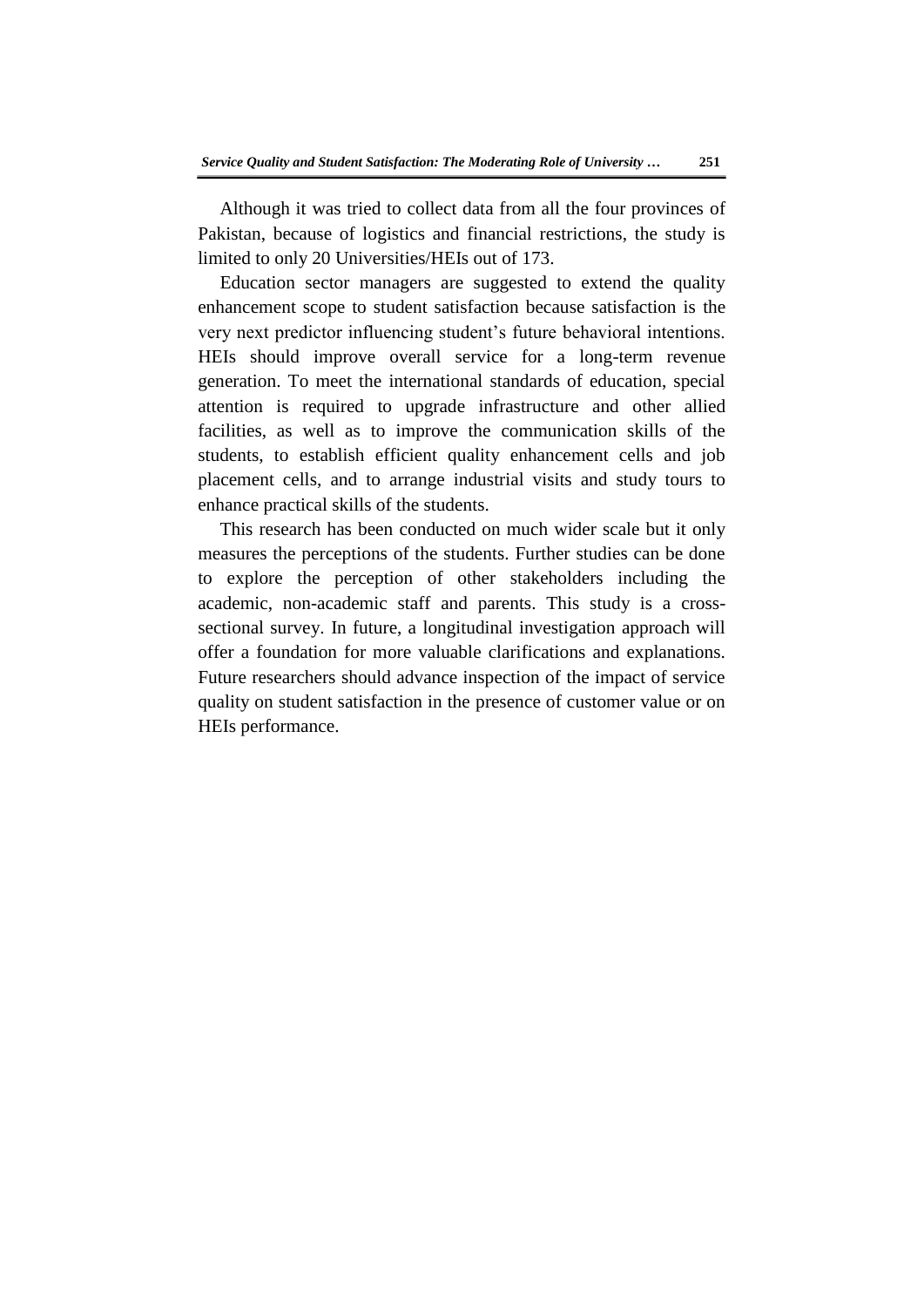#### **References**

- Abdullah, F. (2006). The development of HEdPERF: A new measuring instrument of service quality for the higher education sector. I*nternational Journal of Consumer Studies, 30*(6), 569-581.
- Ahangaran, M. R., Afshar, A., & Ghaed, M. (2016). Evaluating the cultural management of Islamic dressing at universities (Case study: Evaluating the attitude of students (girls and boys) of Islamic Azad University, Central Tehran Branch). *Iranian Journal of Management Studies*, *9*(1), 193-215.
- Ali, A. Y. S., & Mohamed, A. I. (2014). Service quality provided by higher education institutions in Somalia and its impact on student satisfaction. *European Journal of Business and Management*, *6*(11), 143-148.
- Andam, R., Montazeri, A., Feizi, S., & Mehdizadeh, R. (2015). Providing a multidimensional measurement model for assessing quality of sport tourism services: Empirical evidence from sport conference as sport event tourism*. Iranian Journal of Management Studies*, *8*(4), 607-629.
- Anderson, E. W., Fornell, C., & Lehmann, D. R. (1994). Customer satisfaction, market share, and profitability: Findings from Sweden. *The Journal of Marketing, 58*(3), 53-66.
- Antic, M., & Ceric, A. (2008). Proceedings from 8th International Conference on Organization, Technology, Management in Construction: *Organizational Culture of Faculty of Civil Engineering*. Zegreb, Croatia.
- Athiyaman, A. (1997). Linking student satisfaction and service quality perceptions: The case of university education. *European Journal of Marketing*, *31(7)*, 528-540.
- Azizi, S., Kapak, S. J., & Tarhandeh, F. (2014). Physical distribution service quality through Iranian convenience stores retailers' perspectives: A mixed method approach. *Iranian Journal of Management Studies*, *7*(1), 121-150.
- Babaei, D., Rahimian, H., Ahmad, A., Omar, Z., & Idris, K. (2015). Ability mediation effects in the relationships between human resource practices and service quality. *Iranian Journal of Management Studies*, *8*(1), 5-25.
- Bartell, M. (2003). Internationalization of universities: A university culturebased framework. *Higher Education*, *45*(1), 43-70.
- Bei, L. T., & Chiao, Y. C. (2001). An integrated model for the effects of perceived product, perceived service quality, and perceived price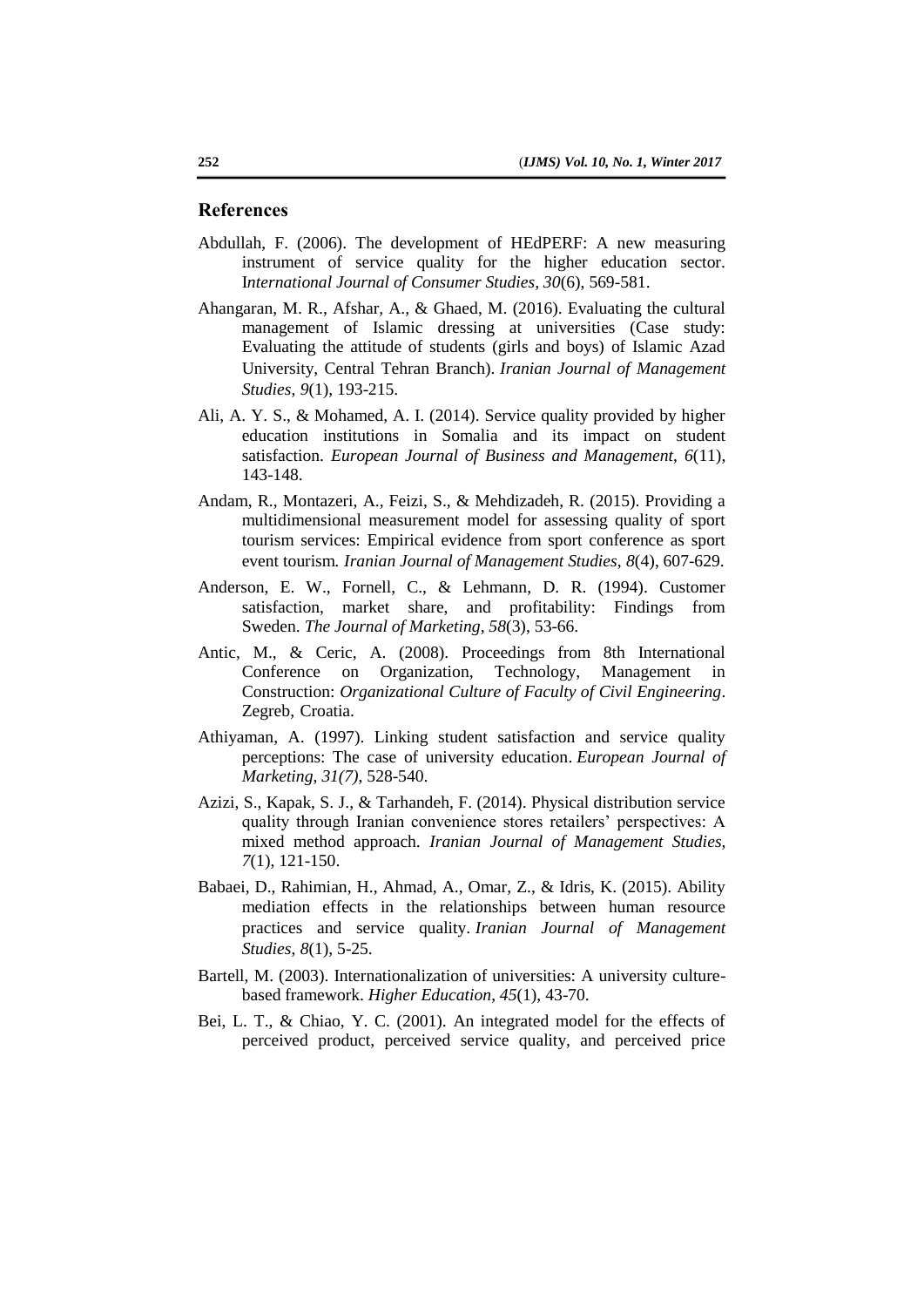fairness on consumer satisfaction and loyalty. *Journal of Consumer Satisfaction, Dissatisfaction and Complaining Behavior*, *14*, 125-140.

- Bolton, L. E., Warlop, L., & Alba, J. W. (2003). Consumer perceptions of price (un) fairness. *Journal of Consumer Research*, *29(4)*, 474-491.
- Bromley, D. B. (2000). Psychological aspects of corporate identity, image and reputation. *Corporate Reputation Review*, *3*(3), 240-252.
- Buttle, F. (1996). SERVQUAL: Review, critique and research agenda. *European Journal of Marketing*, *30(1)*, 8-31
- Byrne, B. M. (1998). *Structural equation modeling with LIRSEL, PRELIS and SIMPLIS: Basic concepts, applications and programming*. Mahwah, NJ: Lawrence Erlbaum Associates.
- Carmines, E. G., & Zeller, R. A. (1979). *In reliability and validity assessment (Quantitative applications in the social sciences)*. New York: SAGE Publications.
- Chang, J. C. (2009). Taiwanese tourists' perceptions of service quality on outbound guided package tours: A qualitative examination of the SERVQUAL dimensions. *Journal of Vacation Marketing*, 15(2), 165- 178.
- Clemes, M. D., Gan, C., Kao, T. H., & Choong, M. (2008). An empirical analysis of customer satisfaction in international air travel. *Innovative Marketing*, *4(2)*, 50-62.
- Creswell, J. (2002). *Educational research: Planning, conducting, and evaluating quantitative and qualitative research*. Upper Saddle River. NJ: Merrill Prentice Hall.
- Cronin, J. J., Brady, M. K., & Hult, G. T. M. (2000). Assessing the effects of quality, value, and customer satisfaction on consumer behavioral intentions in service environments. *Journal of Retailing*, *76*(2), 193- 218.
- Dado, J., Petrovicova, J. T., Cuzovic, S., & Rajic, T. (2012). An empirical examination of the relationships between service quality, satisfaction and behavioral intentions in higher education setting. *Serbian Journal of Management*, *7*(20), 203-218.
- Dib, H., & Alnazer, M. (2013). The impact of service quality on student satisfaction and behavioral consequences in higher education services. *International Journal of Economy, Management and Social Sciences*, *2*(6), 285-290.
- Elliott, K. M., & Shin, D. (2002). Student satisfaction: An alternative approach to assessing this important concept. *Journal of Higher Education Policy and Management*, *24*(2), 197-209.
- Enayati, T., Modanloo, Y., Behnamfar, R., & Rezaei, A. (2013). Measuring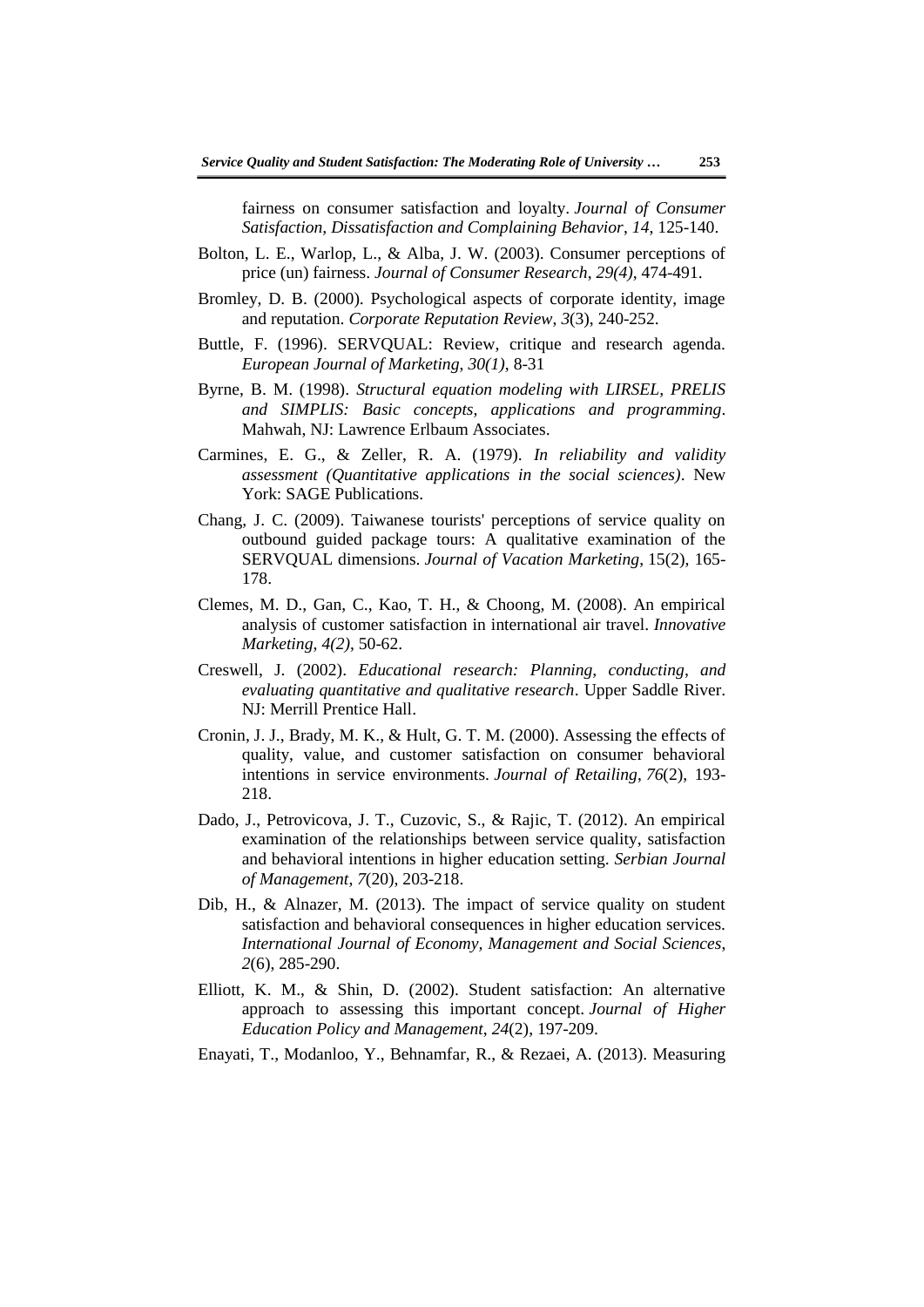service quality of Islamic Azad University of Mazandaran using SERVQUAL Model. *Iranian Journal of Management Studies*, *6*(1), 99-116.

- Eshghi, A., Roy, S. K., & Ganguli, S. (2008). Service quality and customer satisfaction: An empirical investigation in Indian mobile telecommunications services. *Marketing Management Journal*, *18*(2), 119-144.
- Ferdousipour, L. (2016). The relationship among public service motivation, Civic-Organizational Behavior (OBC), and service quality. *Iranian Journal of Management Studies*, *9*(1), 1-20.
- Fombrun, C. J., & Van Riel, C. B. M. (2003). *Fame & fortune: How the world's top companies develop winning reputations*. Upper Saddle River, NJ: Pearson Education.
- Gay, L. R., & Airasian, P. W. (2003). *Educational research: Competencies for analysis and applications* (7th ed.). Upper Saddle River, NJ: Merrill Prentice Hall.
- Gotsi, M., & Wilson, A. M. (2001). Corporate reputation seeking a defination. *Corporate Communications: An International Journal*, *6*(1), 24-30.
- Gronroos, C. (1990). *Service management and marketing, managing the moments of truth in service competition*. Lexinton, MA: Lexinton Books.
- Grunig, J. E., & Hung, C. J. (2002). *Proceedings from the Public Relations Society of America Educator's Academy: The Effect of Relationships on Reputation and Reputation on Relationships: A Cognitive Behavioural Study*. Miami, Florida.
- Hair, J. F., Anderson, R. E., Tatham, R. L., & Black, W. C. (1998). *Multivariate data analysis*. (5th ed.). Upper Saddle River, NJ: Printice- Hall Inc.
- Hanif, M., Hafeez, S., & Riaz, A. (2010). Factors affecting customer satisfaction. *International Research Journal of Finance and Economics, 60*, 44-52.
- Helgesen, O., & Nesset, E. (2007). What accounts for students' loyalty? Some field study evidence. *International Journal of Educational Management, 21*(2), 126-143.
- Hoyt, J. E., Brown, A. B. (2003). Identifying college choice factors to successfully market your istitution. *College and University*, *78*(4), 3- 10.
- Hu, H. H., Kandampully, J., & Juwaheer, T. D. (2009). Relationships and impact of service quality, perceived value, customer satisfaction and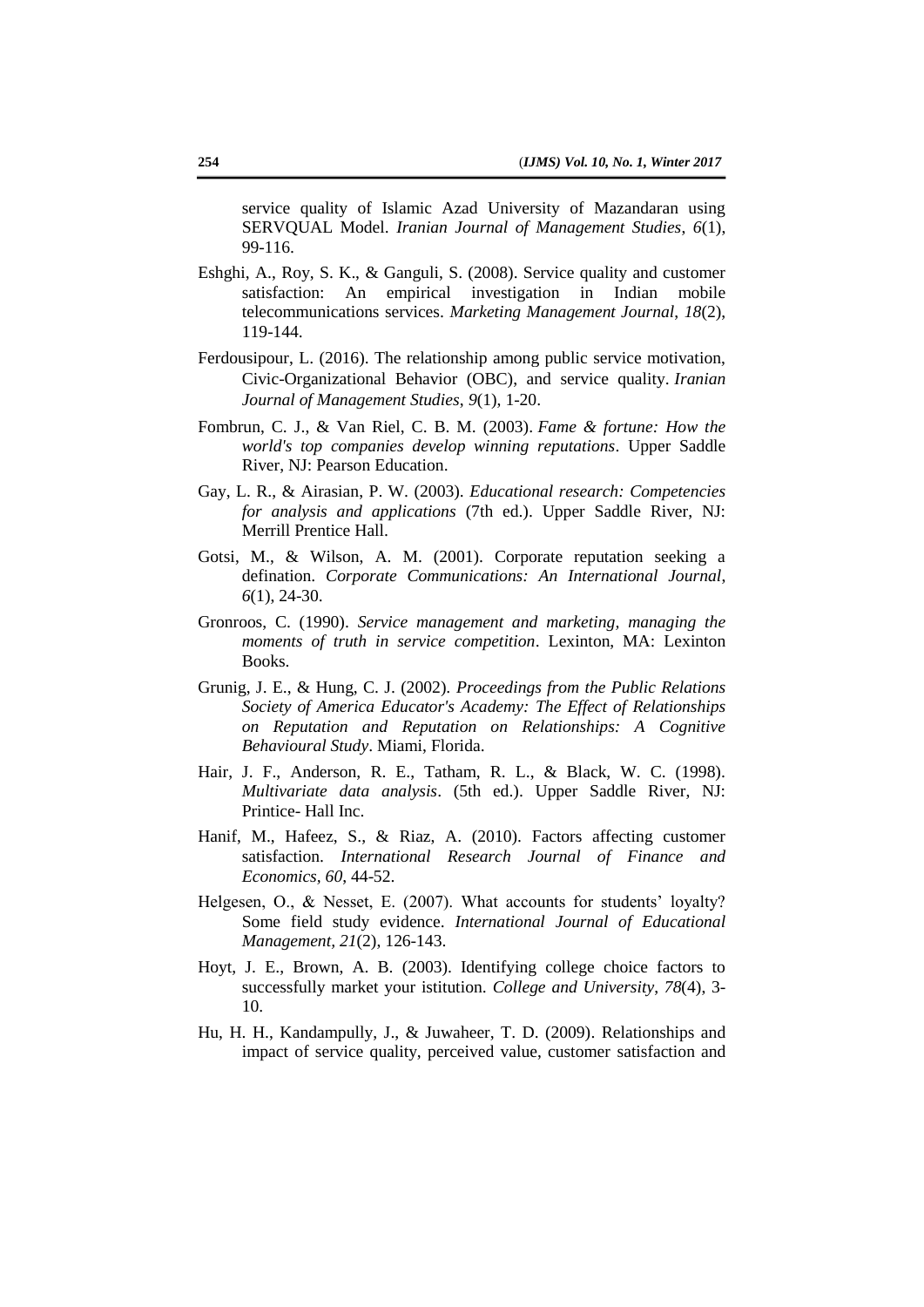image: An emperical Study. *The Service Industry Journal, 29*(2), 111- 125.

- Huang, T. -H., Liu, Y. -C., & Chang, H. -C. (2012). Learning achievement in solving world-based mathematical questions through a computer assistance learning system. *Journal of Educational Technology & Society, 15*(1), 248-259.
- Husain, F., Hanim, S., Fernando, Y., & Nejati, M. (2009). Education service delivery and student's satisfaction: A study of private colleges in Malaysia*. Global Business and Management Research: An International Journal, 1*, 64-72.
- Ijaz, A., Irfan, S. M., Shahbaz, S., Awan, M., & Sabir, M. (2011). An empirical model of student satisfaction: Case of Pakistani public sector business schools. *Journal of quality and Technology Management, 7*(2), 91-114.
- Iwaarden, V., J., & Van der Wiele, T. (2002). A study on the applicability of SERVQUAL dimensions for websites. *Erim Report Series Research in Management.* Available on the ERIM website: www.erim.eur.nl.
- Kao, T. H. (2007). *University students' satisfaction: An empirical analysis*. Master of Commerce and Management Thesis, Lincoln University.
- Kordshouli, H. R., Jafarpour, Y., & Bouzanjani, A. A. (2016). An analysis of the pro-social behaviors of customers in response to the firms' service quality. *Iranian Journal of Management Studies*, *9*(1), 21-41.
- Kotler, P., & Armstrong, G. (2010). *Principles of marketing* (13th ed.). Upper Saddle River, NJ: Prentice Hall.
- Kotter, J. P., & Haskett, J. L. (1992). *Corporate culture and performance*. New York: Free Press.
- Lagrosen, S. (2001). Strengthening the weakest link of TQM-from customer focus to customer understanding. *The TQM Magazine*, *13*(5), 348-354.
- Mavondo, F., Zaman, M., & Abubakar, B. (2000). Proceedings from ANZMAC 2000 Australian and New Zealand Marketing Academy Conference: *Student Satisfaction with Tertiary Institution and Recommending It to Prospective Students*. 787-792.
- McDougall, G., & Levesque, T. (2000). Customer satisfaction with services: Putting service value into the equation. *Journal of Services Marketing, 14*(5), 392-410.
- Muijs, D. (2004). Validity, reliability and generalisability. *Doing quantitative research in education with SPSS* (Sage, London), 64-84.
- Mulaik, S. A., James, L. R., Alstine, J. V., Bennet, N., Lind, S., & Stillwell, C. D. (1989). Evaluation of goodness-of-fit indices for structural equation models. *Psychological Bulletin, 105*(3), 430-45.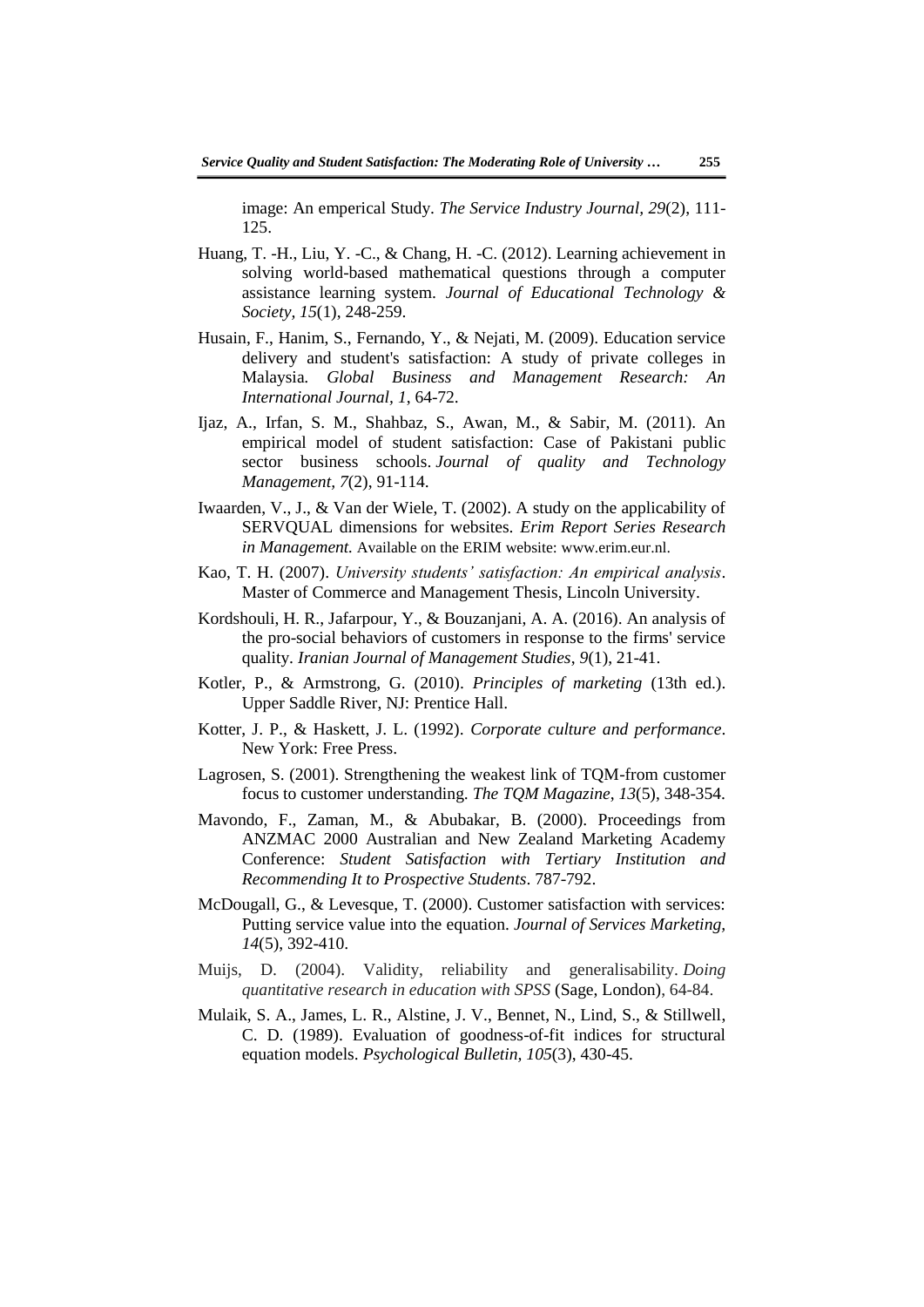- Murphy, K., and Balzer, W. (1989). Rate error and rating accuracy. *Journal of Applied Psychology, 71*, 619-624.
- Nguyen, N., & LeBlanc, G. (2001). Image and reputation of higher education institutions in students' retention decisions. *International Journal of Educational Management, 15*(6), 303-311.
- Ntabathia, M. (2013). *Service quality and student satisfaction of students in private universities in Nairobi County.* A Research Project for MBA Degree, Nairobi, Kenya.
- Nunnally, J. C. (1978). *Psychometric theory*. New Yourk: McGraw Hill.
- Owlia, M., & Aspinwall, E. (1998). A framework for measuring quality in engineering education. *Total Quality Managemenet, 9*(6), 501-18.
- Parasuraman, A., Berry, L., & Zeithaml, V. (1991). Refinement and Reassessment of the SERVQUAL Scale. *Journal of Retailing, 67*(4), 420-450.
- Parasuraman, A., Zeithaml, V. A., & Berry, L. L. (1985). A conceptual model of service quality and its implications for future research. *Journal of Marketing, 49*(4), 41-50.
- Parasuraman, A., Zeithaml, V. A., & Berry, L. L. (1988). SERVQUAL: A multiple-item scale for measuring customer perceptions of service quality. *Journal of Retailing*, 64(1), 12-40.
- Parasuraman, A., Zeithaml, V. A., & Berry, L. L. (1994). Reassessment of expectations as a comparison standard in measuring service quality: Implications for further research. *Journal of Marketing*, *58*, 111-124.
- Petrick, J. (2002). Development of a multi-dimensional scale for measuring the perceived value of a service. *Journal of Leisure Research, 34*(2), 119-134.
- Presley, C. A. (1993). Alcohal and Drugs on american college campuses. *Use, Consequences, and Perceptions of the Campus Environment, 1*, 1989-1991.
- Quinn, R. E., & Rohrbaugh, J. (1983). A spatial model of effectiveness criteria: Towards a competing values approach to organizational analysis. *Management Science, 29*(3), 363-377.
- Rahim, D. M. -U. (2012). Service quality, student satisfaction and branding for business schools. AIMA *Journal of Management & Research, 6*(4/4).
- Roberts-Lombard, M. (2009). Customer retention strategies implemented by fast-food outlets in the Gauteng, Western Cape and KwaZulu-Natal Provinces of South Africa: A focus on something fishy, nando's and steers. *African Journal of Marketing Management, 1*(2), 70-80.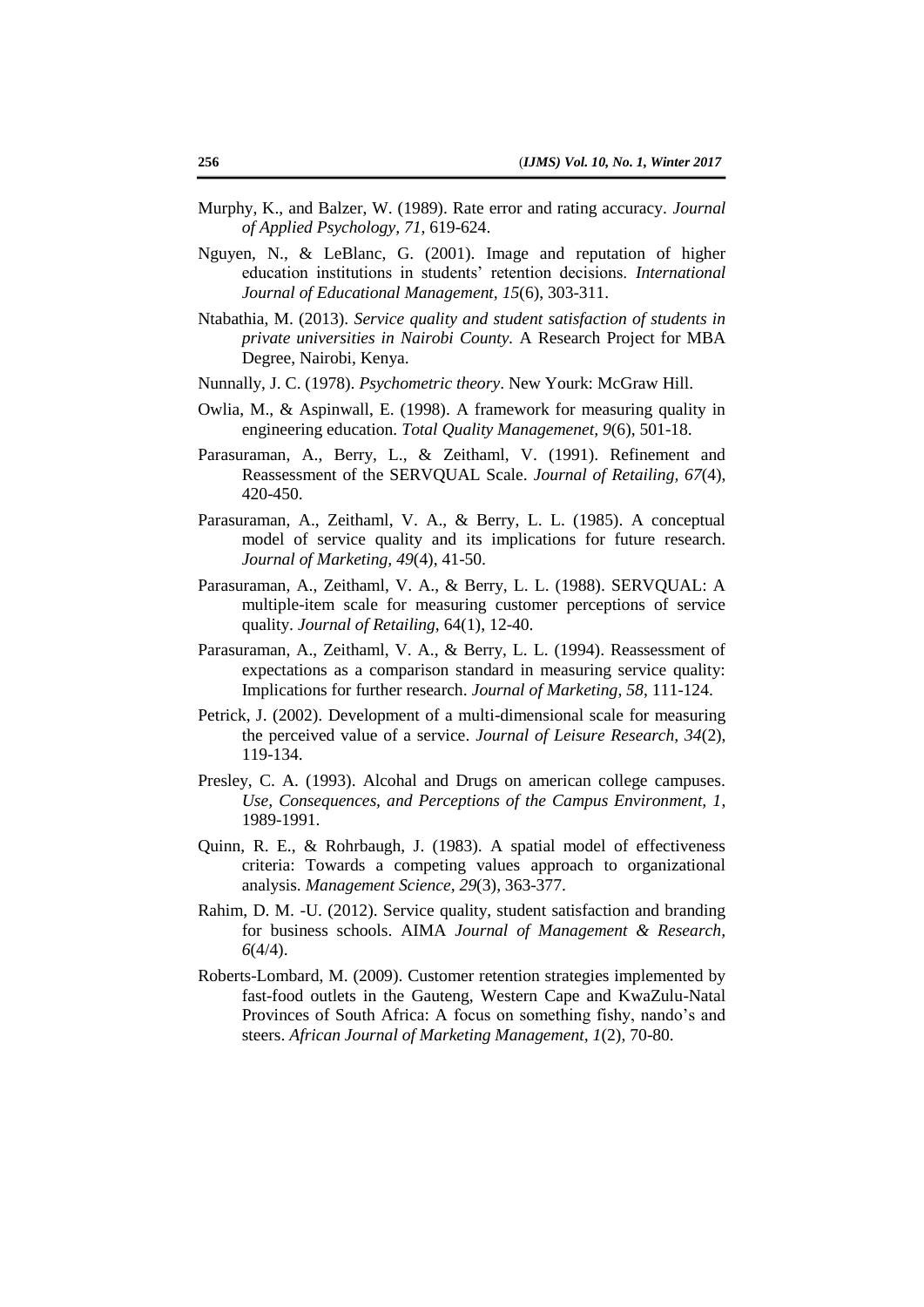- Salami, S. O. (2005). Discriminant analysis of academic abilities and work values of career choice of high school adolescents in Southwestern Nigeria. *Journal of Personality Study and Group Behaviour*, *25*, 49- 73.
- Schreiber, J. B., Stage, F. K., King, J. N., A., & Barlow, E. A. (2006). Reporting structural equation modeling and confirmatory factor analysis results: A review*. The Journal of Education Research, 99*(6), 323-338.
- Sevier, R. A. (1994). Image is everything: Strategies for measuring, changing, and maintaining your institution's image. *College and University, 69*(2), 60-75.
- Shah, F. T. (2013). Service quality and service satisfaction. *Journal of Quality and Technology Management, 9*(2), 73-89.
- Sporn, B. (1996). Managing university culture: An analysis of the relationship between institutional culture and management approaches. *Higher Education, 32*(1), 41-61.
- Suter, W. N. (2006). *Introduction to educational research: A critical thinking approach*. Thousand Oaks, CA: Sage.
- Sweeney, J., & Soutar, G. (2001). Consumer perceived value: The development of a multiple item scale. *Journal of Retailing*, *77*(2), 203-220.
- Tabachnick, B. G., & Fidell, L. S. (2007). *Using multivariate statistics* (5th ed.). New York: Allyn and Bacon.
- Tinklin, T., Riddell, S., & Wilson, A. (2004). Policy and provision for disabled students in higher education in Scotland and England: The current state of play. *Studies in Higher Education, 29*(5), 637-657.
- Tuan, N. M. (2012). Effects of service quality and price fairness on student Satisfaction. *International Journal of Business and Social Science, 3*(19), 132-150.
- Uprety, R., & Chhetri, S. B. (2014). College culture and student satisfaction. *Journal of Education and Research, 4*(1), 77-92
- Van den Bosch, A. L., De Jong, M. D., & Elving, W. J. (2005). How corporate visual identity supports reputation. *Corporate Communications: An International Journal*, *10*(2), 108-116.
- Weirs-Jenssen, J., Stensaker, B., & Grogaard, J. (2002). Student satisfaction: Towards an empirical deconstruction of the concept. *Quality in Higher Education*, *8*(2), 183-196.
- Yin, R. K. (2003*). Applied social research methods series*. Thousand Oaks, London, New York: Sage.